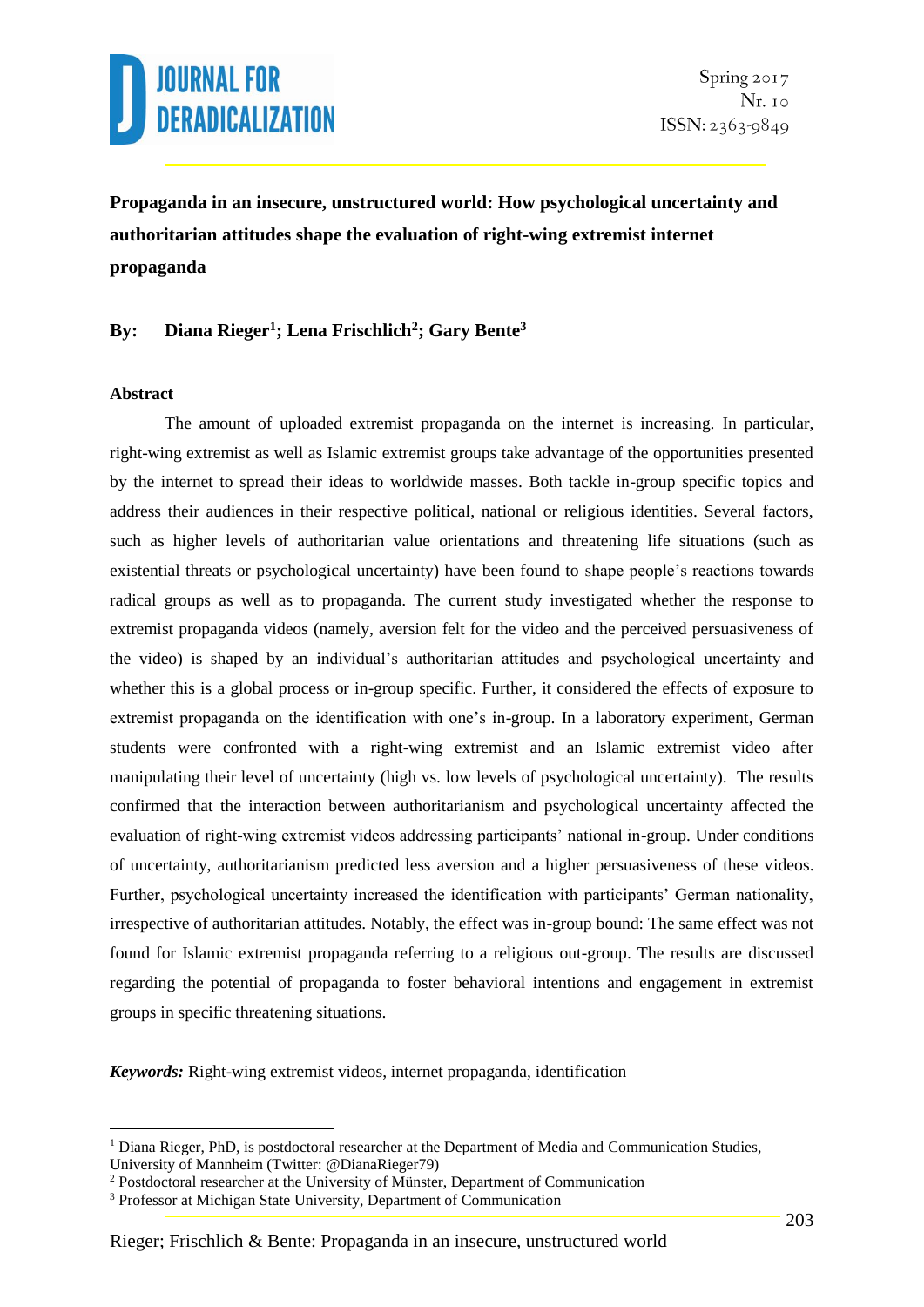

Spring 2017  $Nr.$  10  $ISSN: 2363-9849$ 

### **Introduction**

"*There is no such uncertainty as a sure thing*." (Robert Burns, cf. Platt, 1989)

Extremist movements are on the rise, and not just in Europe. Radical xenophobic political movements such as the "Old School Society" or "the Identitarian Movement" ("die Identitäre Bewegung") in Germany, and religious extremist groups such as the so-called Islamic state (IS) promote their ideas and aim at recruiting new members via propagandistic videos on the internet. The increasing number of such propaganda videos (Glaser, 2013; O'Callaghan, Greene, Conway, Carthy & Cunningham, 2015; Winter, 2015) has aroused public attention, created mass media reports and alerted global security agencies partly because interactions between extremists and their (yet to be) followers have been suggested to be an important factor for radicalization (Gill, Corner, Thornton, & Conway (2015). While propaganda of more extreme groups has accompanied the development of the internet since its beginning, web 2.0 functions offer its users the possibility to produce, upload, comment and distribute propaganda themselves. Mostly anonymously and in uncensored manner.

Audio-visual propaganda is a particularly suitable tool for propagators to reach a global audience and to raise interest in their actions and the reasons behind. Hegghammer (2006), for instance, cited young Jihadists in Saudi Arabia who named extremist videos as one means to persuade them of the urgency to fight Jihad. Extremist video propaganda often appears professionally produced and right-wing extremists, as well as Islamic extremists, ascribe propaganda a central role as recruiting tool (Payne, 2009; Pfeiffer, 2003). For instance, the self-declared "Islamic state" invests substantial resources in the production of high-quality audiovisuals aimed at reaching a global audience (Stern & Berger, 2016).

Contrary to the propagator's aims, recent studies demonstrated that young adults evaluated propagandistic videos negatively and rated them as uninteresting and nonpersuasive (Rieger, Frischlich, & Bente, 2013). Nonetheless, the authors also revealed that higher levels of an individual's authoritarian attitudes decreased this rejection of propaganda and fostered the interest in, and the perceived persuasiveness of, extremist propaganda videos. Authoritarian needs appear to be especially triggered in times of social threats or insecurity, aiming at the maintenance of structure, stability and order (Duckitt, Wagner, du Plessis, &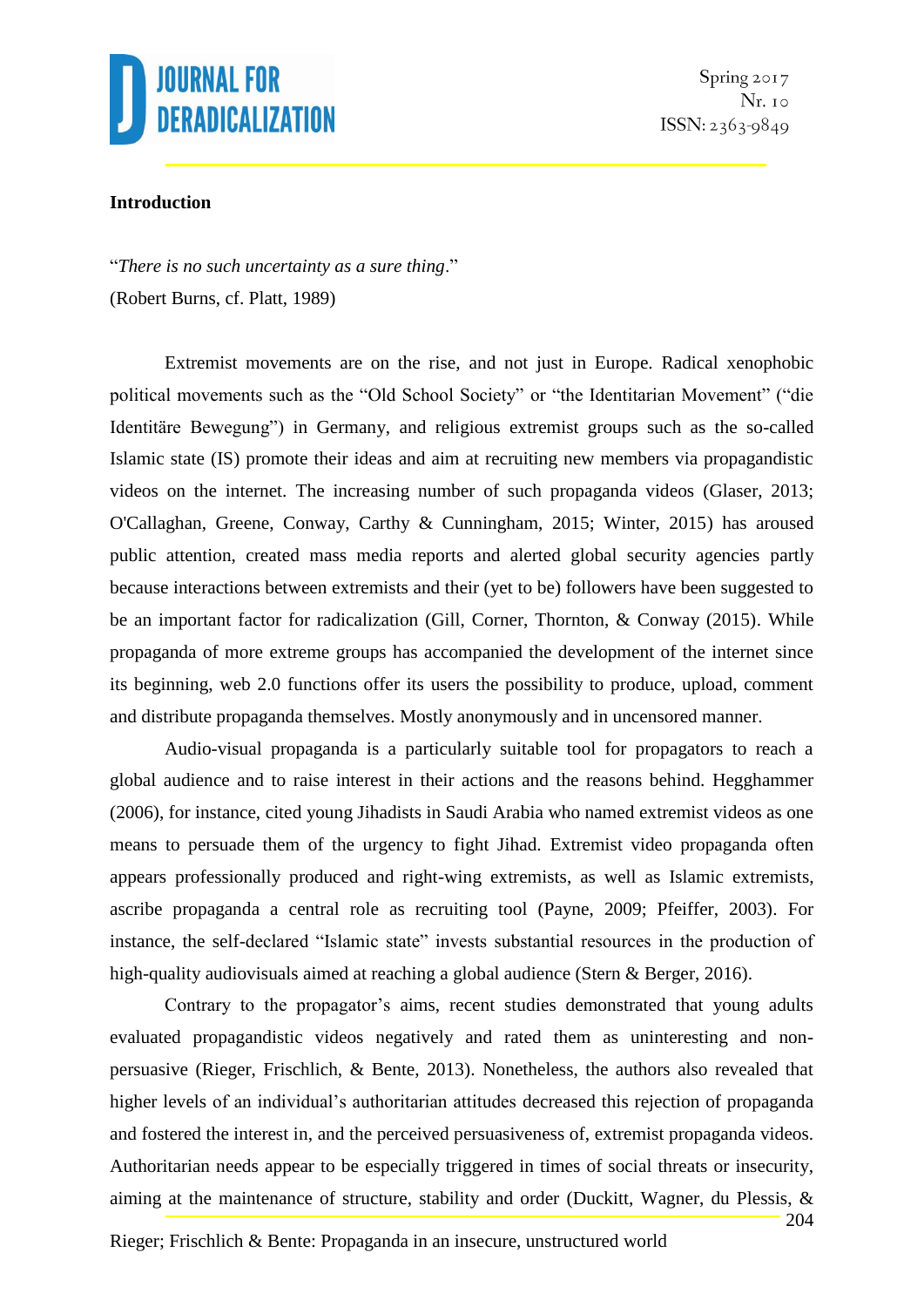Birum, 2002). Authoritarianism is a social attitude (Duckitt, 2013) entailing the co-varying components of authoritarian submission (i.e. the willingness to obey to authorities), authoritarian aggression (i.e. the punishment of those who do not obey), and conservativism. Research showed that authoritarian attitudes increase under conditions of social threat. Students that imagined a future in which their country had experienced some years of economic decline and social desintegration, perceived the world as being more dangerous and this worldview increases authoritarian attitudes (see also Duckitt, 2013).

Mass media reports that recent societal developments such as the Eurozone crisis and growing unemployment among young Europeans have jarred participants' confidence in the stability and order of the European society (Schlamp, 2015). In Germany, right-wing populist (such as PEGIDA, or the party AfD) and extremist movements (such as the Old School Society) capitalize on this insecurity and fuel public fears; for instance, regarding refugees fleeing to Germany (Spiegel Online, 2015).

Individuals seeking certainty, and who respond with authoritarian attitudes, have been found to identify more with their respective in-group (Chirumbolo, 2002). Identification, in turn, has been discussed to be a prerequisite for commitment and participation with an ingroup (Ellemers, Spears, & Doosje, 1997). Through fostering political involvement (Huddy & Khatib, 2007) and behavioral intentions to become active (Ellemers et al., 1997), identification can therefore increase the likelihood for political participation (Fowler & Kam, 2007). According to uncertainty-identity theory (Hogg, 2000), uncertainty motivates individuals to identify with social groups that provide a distinctive "groupness", a so-called *entitative* identity (Hogg, Sherman, Dierselhuis, Maitner, & Moffitt, 2007), and that transmits clear behavioral norms (Hogg, 2014). Radical (Hogg, Meehan, & Farquharson, 2010) and extremist groups promise both entitativity (the distinction to all other groups) and clear behavioral norms. Hence, extremist groups can be particularly attractive as a source of uncertainty reduction (Hogg, 2014).

The current study addressed the question of whether an individual's authoritarian value orientation and psychological uncertainty shape the cognitive and emotional evaluation of right-wing extremist propaganda and foster national (German) identification. The study focused on the very first steps towards political participation in extremist movements, namely the circumstances under which extremist propaganda: a) can decrease people's *aversion* to the transmitted extremist ideology; b) is perceived as being *persuasiv*e; and c) fosters national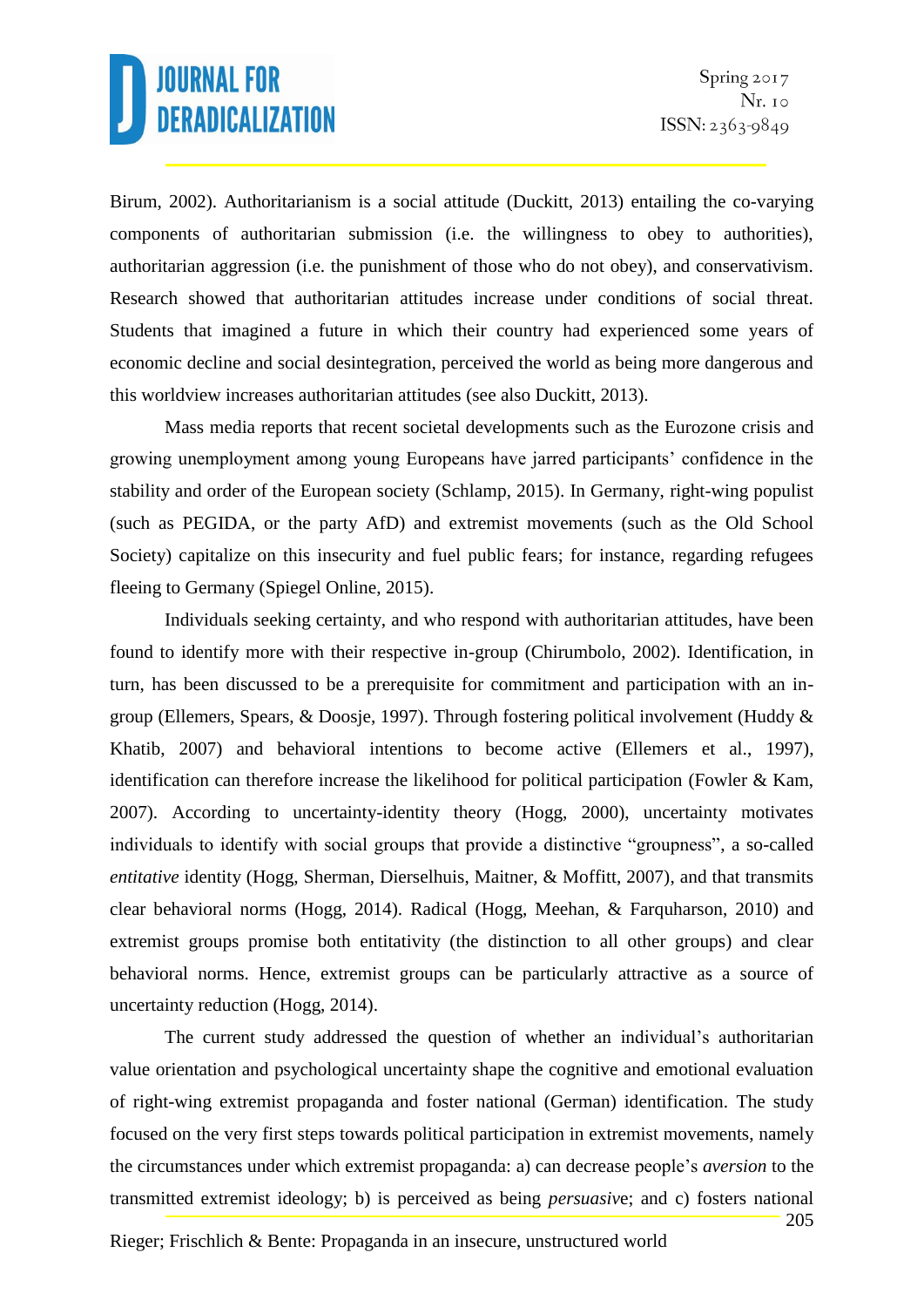

*identification* with one's own nationality (i.e. the in-group addressed in right-wing extremist videos).

#### **Extremism and Internet Propaganda**

Internet propaganda has changed from an instrument to convince the masses to an instrument used by the masses (O´Shaughnessy, 2012). Social networking sites (such as YouTube and Facebook*),* online forums, blogs and Instant Messenger Services enable everybody to produce, upload and distribute their own propaganda material (English, Sweetser, & Ancu, 2011; Holtz, Kronberger, & Wagner, 2012; O´Shaughnessy, 2012; O'Callaghan et al., 2015; Winter, 2015). Even the production of one's own videos and films has become increasingly easy with the widespread availability of computers, cheap cameras and smartphones.

Also extremist groups have discovered these benefits and use the internet as their new home-base and operational area (Hoffmann, 2006). In terms of audiovisual output, the two biggest of these virtual propagators are right-wing extremists and Islamic extremists. Strategists from both ideologies also claimed internet propaganda as a powerful tool in their "war over minds" (Stern & Berger, 2016; Weimann, 2006, p. 118). In Germany alone, there are thousands of online forums, blogs, social media offers and, particularly, videos that disseminate their ideologies (Frankenberger, Glaser, Hofmann, & Schneider, 2015; Glaser, 2013; Hussain & Saltman, 2014). They use the internet to communicate with their own people (*in-group*), their enemies (*out-group*), as well as to other internet users (*potential in-group and global community*) (Rieger et al., 2013).

While in-group communication, such as training instructions or planning, is often uploaded in restricted areas such as closed forums (Busch, 2005), material for recruiting purposes is freely accessible on websites, social media applications and open discussion forums. Therefore the odds of stumbling over accordant material are high (Rieger et al., 2013). Extremists' digital communication has been described as "propaganda offensive" (Puschnerat, 2006), "attention-seeking terrorism*"* and the "marketing of fear*"* (Weichert, 2007). Extremists aim at creating a strong virtual community via propaganda (Egerton, 2011; Engelmann et al., 2010), and to transmit "a concrete example of what the utopian [community] can look like: a community of friends" (Sageman, 2008).

Rieger; Frischlich & Bente: Propaganda in an insecure, unstructured world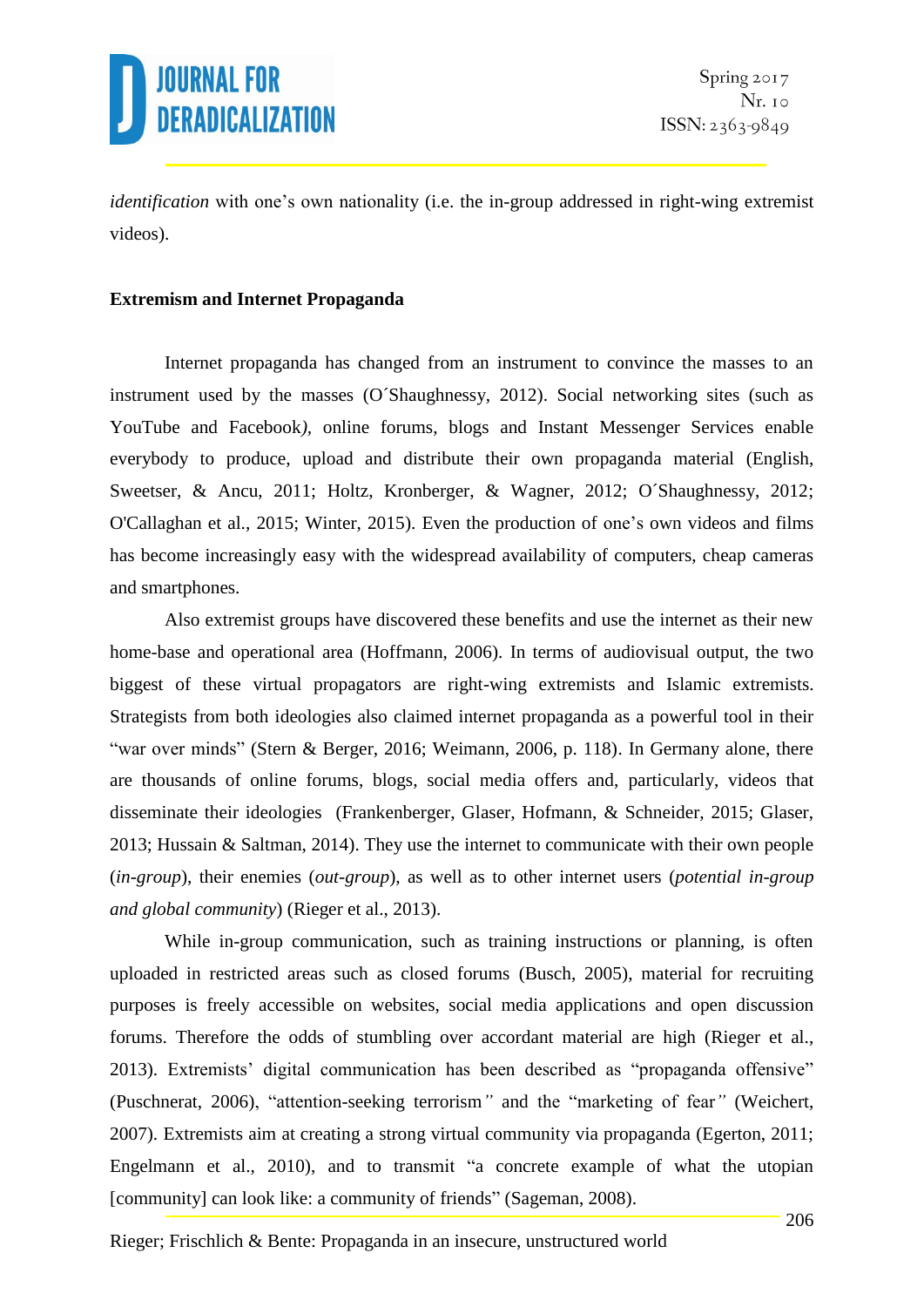

Moreover, the internet allows users to actively participate in the (extremist) movement. Often, neither the materials uploaded on websites like Wikipedia, YouTube, Twitter, MySpace or Facebook, nor the actions demanded are directly recognizable as extremist. For example, "liking" fan-sites against pedophilia on Facebook can also mean "liking" the National Socialist organization behind it, without (the user) even noticing.

Videos that are uploaded on platforms like YouTube or shared via mobile phones play a significant role within the extremists' web 2.0 offers (Connelly et al., 2016; Frankenberger et al., 2015). Based on previous literature and actual user data (YouTube, 2016a, YouTube, 2016b), YouTube has been discussed as one of the most popular distribution channels for internet videos, also providing room for audiovisual propaganda and counter message material. Especially adolescents as heavy users of YouTube (Horizont, 2016) intentionally or non-intentionally may get exposed to propaganda via the video platform. Glaser (2013) reported that single right-wing extremist video clips can easily exceed 100,000 clicks. Audiovisual propaganda appears to be very attractive and is able to reach high numbers of recipients (Seib & Janbek, 2011).

#### **Effects of Propaganda Videos**

Although the influence of propaganda has historically always been considered negative (Jowett & O'Donnell, 2012), the actual effects of audiovisual internet propaganda have only seldom been investigated experimentally. Hence, empirical information on the causal effects of propaganda exposure is scarce.

Research in communication and media psychology demonstrates that media content can influence emotions, cognitions, knowledge and behaviors (Eveland & Schmitt, 2015; Schemer, 2012; Slater, 2007). That is not to say that extremist media content alone can be a major cause for radicalization to occur. Rather, propaganda might influence recipients' emotions and cognitions.

In the next part, we describe initial attempts to study the emotional and cognitive effects of propaganda which identified group membership, uncertainty and authoritarianism as relevant factors in this context.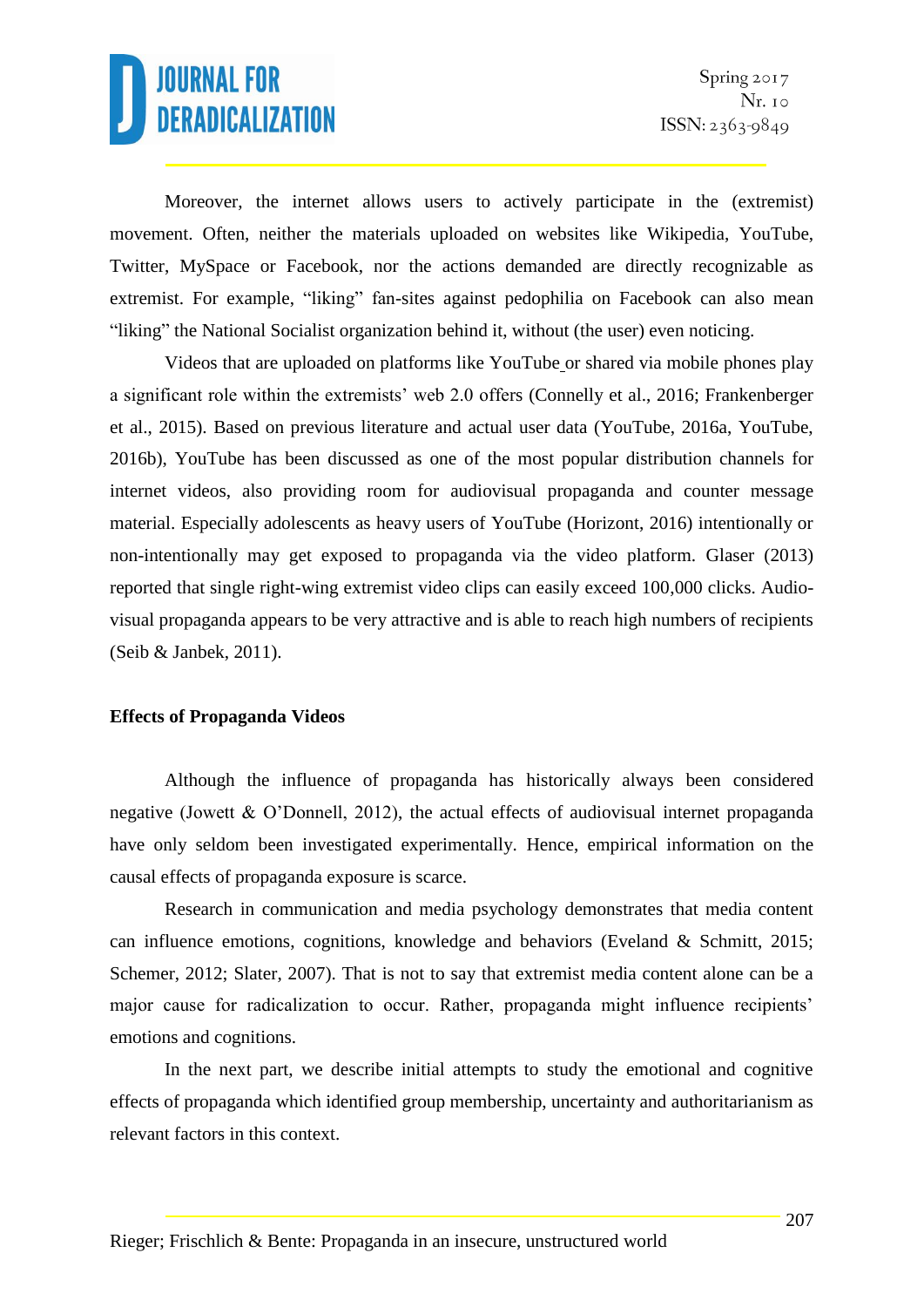### **Group Membership and Propaganda Effects**

One of the first exploratory studies on the effects of extremist propaganda videos addressed the response of British Muslims towards Islamic extremist videos via a series of focus group discussions (Baines et al., 2010). The reactions of participants towards different propaganda videos ranged from avoidance to approach. Altogether, participants showed some understanding that others might be influenced by such video clips but rated their own persuasion by the videos as low. Addressing right-wing populist messages, Arendt (2015) found his participants explicitly denied the persuasive potential of right-wing populist campaigns. Only on the implicit level and after a high dose of comparable populist statements, individuals started to show associations in line with the campaign's intent and associated foreigners more negatively.

With regard to comparative analyses of the effects of propaganda messages from distinct ideologies, Rieger, et al. (2013) demonstrated that the general reaction to both rightwing extremist as well as Islamic extremist videos was rejection. In particular, students evaluated propaganda directed towards their in-group (Right-wing extremism for Germans and Islamic extremism for Muslims) even more negatively than propaganda directed towards the respective other target audience. Their findings correspond to research on negative social identities (Ellemers, Kortekaas, & Ouwerkerk, 1999; Ellemers, Spears, & Doosje, 2002) and studies on the black sheep effect. Individuals have been found to respond to norm-violating in-group members even more harshly than to norm-violating out-group members, as the rejection of black sheep helps them to preserve an overall positive image of the group (Lewis & Sherman, 2010; Marques, Yzerbyt, & Leyens, 1988).

Relatedly, situational threats have been found to increase the acceptance of extremists and extremist propaganda. In a recent study, Frischlich, Rieger, Hein, & Bente (2015) showed that the salience of existential anxieties (namely the awareness of one's own mortality) increased the interest in, and the perceived persuasiveness of, extremist propaganda directed towards the participants' in-group. Propaganda directed towards a different target audience was not affected.

208 The stronger rejection of potential in-group propaganda is mirrored in basic research showing that negative in-groups motivate people to distance themselves from them (Arndt, Greenberg, Schimel, Pyszczynski, & Solomon, 2002). In propaganda research as well,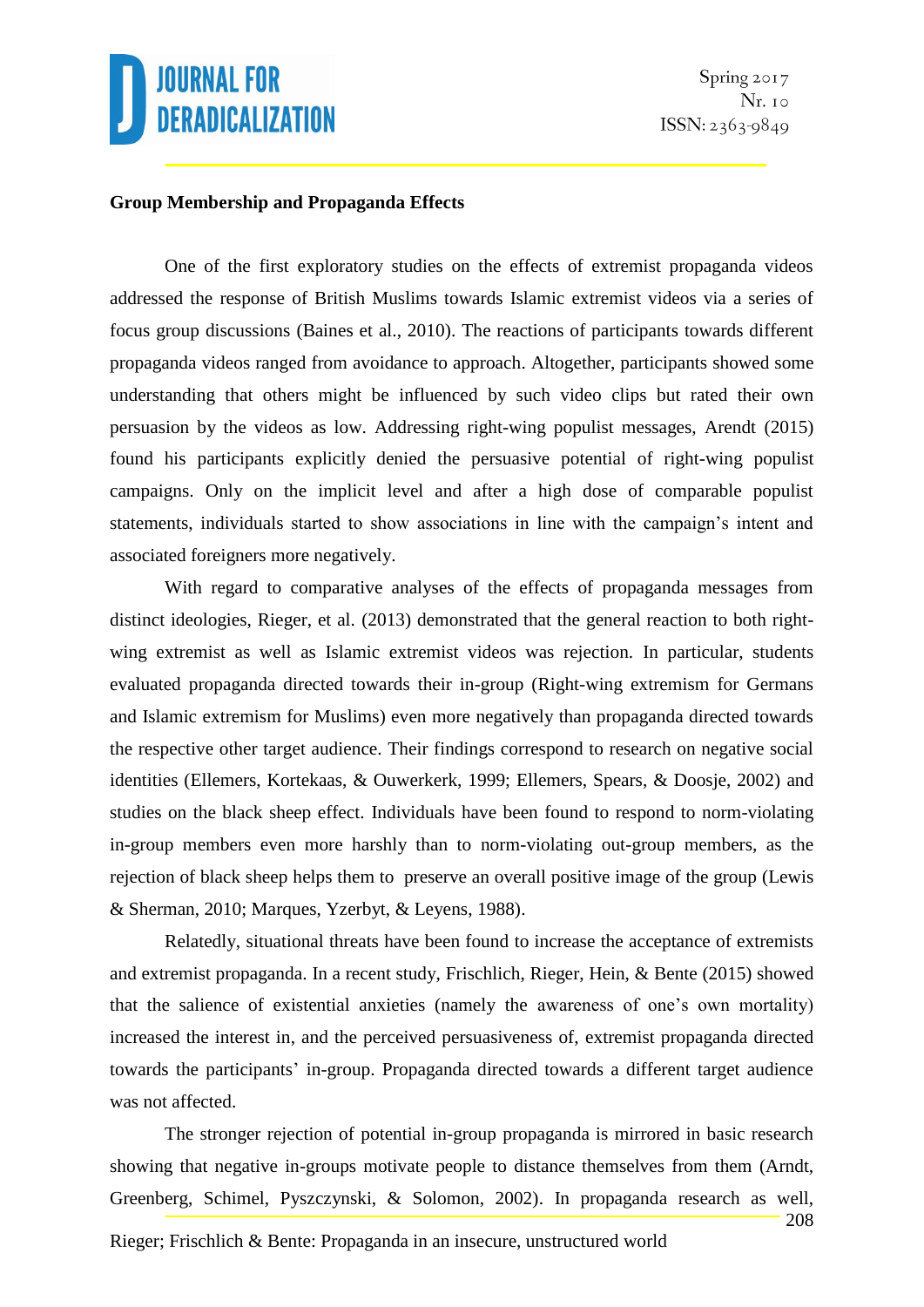belonging to the same national or religious group as an extremist propagator (a) activates negative social identity (Branscombe & Doosje, 2004; Branscombe, Fernández, Gómez, & Cronin, 2012); and (b) triggers strategies for dealing with this threat to the own identity. Strategy selection thereby varied with the recipient's educational level (Rieger et al., 2013). Students distanced more from in-group than from out-group propaganda while pupils from vocational schools showed the reverse pattern. Results are compatible with studies showing that self-selected (professional) identities are preferred and thus ease distancing from not selfselected negative in-groups (Ellemers, 2001). In sum, prior research indicates an overall negative evaluation of extremist propaganda and particularly harsh reactions towards propaganda addressing the recipient as in-group member.

#### **Authoritarianism, Uncertainty, and Propaganda Effects**

Beyond the effects of group membership, the studies by Rieger et al. (2013) have shown that authoritarianism (Altemeyer, 1988), or put differently, an authoritarian attitude, predicted a decreased derogation of extremist propaganda. Their findings are in line with research showing that authoritarianism (Altemeyer, 1988) promotes a more favorable attitude towards in-groups, more negative attitudes towards out-group members and right-wing extremist attitudes (Duckitt & Sibley, 2010). Authoritarianism has long been known as predictor for prejudice (for a review, see Sibley & Duckitt, 2008), to predict right-wing extremist attitudes among pupils (Fuchs, 2003), police officers (Gatto & Dambrun, 2012; Gatto, Kerbrat, & Oliveira, 2010), soldiers (Altemeyer, 1988) and to foster the acceptance of violence (e.g., Arlin & Benjamin, 2006; Crowson, 2009).

It is not surprising that an authoritarian value orientation increases the turning towards extremists who address the recipient as an in-group member. First studies on the relationship between authoritarianism and the evaluation of propaganda videos showed that higher authoritarian people tend to be less aversive towards in-group propaganda (Rieger et al., 2013).

209 As described in the introduction, authoritarian attitudes increase under conditions of social threats. While initial theories conceptualized authoritarianism as a stable personality trait (Adorno, Frenkel-Brunswik, Levinson, & Sanford, 1950), recent research highlights the role of situative factors for authoritarian reactions. In particular, it has been shown that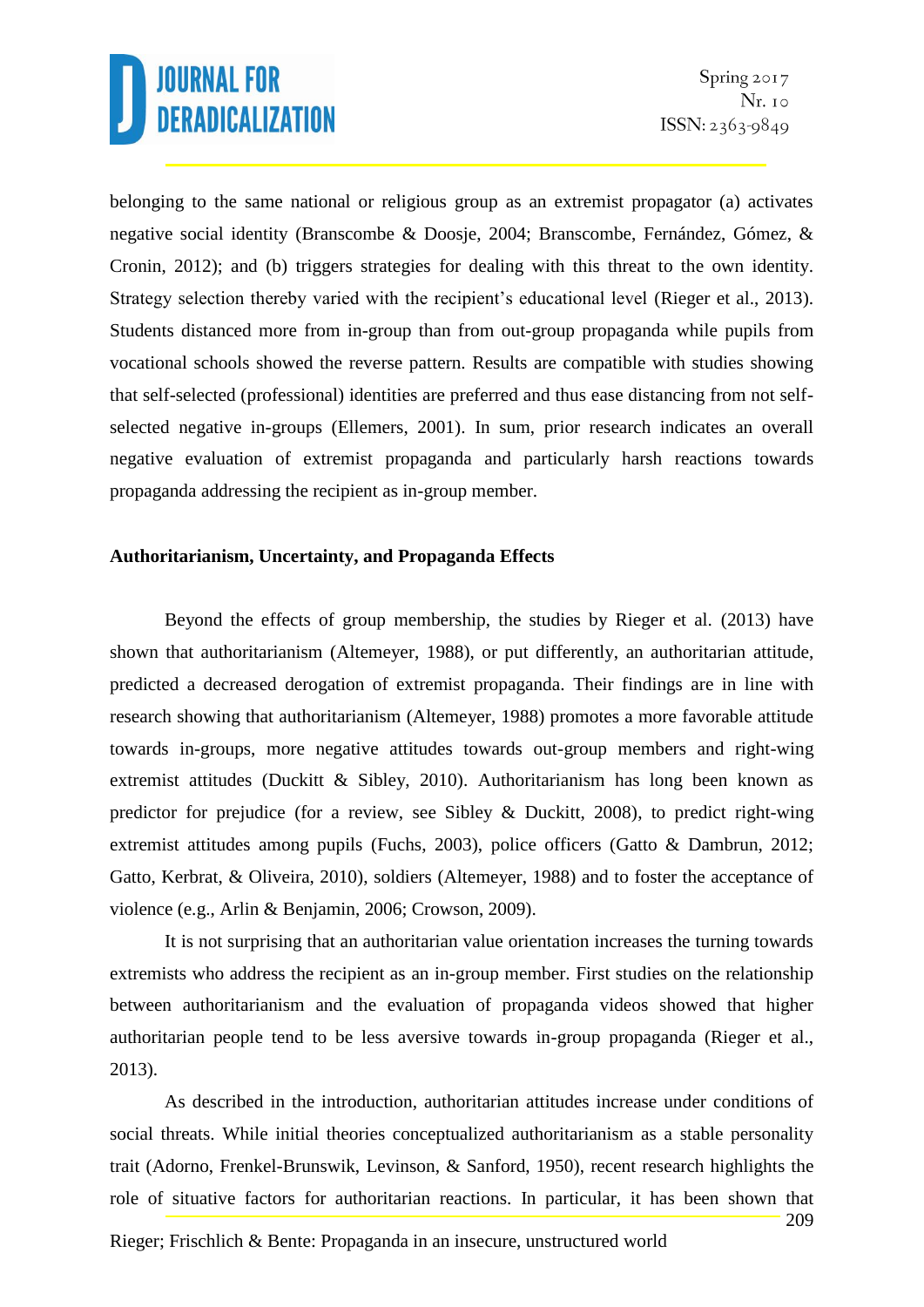authoritarian attitudes emerge when the world is perceived as threatening (Duckitt  $\&$  Sibley, 2010). Authoritarianism has been described as "flight into security" (Oesterreich, 2005, p. 0) motivating the turning towards one's in-group (Duckitt et al., 2002). Compatible to this interaction between situational factors and individual attitudes, Ramírez and Verkuyten (2011) found Dutch participants tolerated a right-wing extremist rally in their hometown more when they valued order and safety and the speech was framed as freedom of speech. Noteworthy, the response was in-group bound: Dutch participants who valued order and safety did not evaluate the rally better (even when it was framed as freedom of speech) when it came from an Islamic extremist.

Unfortunately, this study did not address the participants' identification with their nation directly. This is problematic as identification has been found to crucially influence how individuals respond to, for instance, racist in-group members or past out-group aggressions by their in-group (Doosje, Branscombe, Spears, & Manstead, 1998; Johns, Schmader, & Lickel, 2005). Extremist propaganda aims at fostering in-group cohesion (Eatwell, 2006). An inspection of the effects of extremist propaganda on in-group identification thus seems desirable.

According to uncertainty-identity theory (Hogg, 2000; Hogg, Adelman, & Blagg, 2010; Hogg, Meehan, et al., 2010; Hogg et al., 2007), uncertainty motivates group identification. Uncertainty is considered an uncomfortable state which people strive to reduce. Hogg (2000) argues group identification to be an effective tool in reducing uncertainty because it is associated with social categorization of the self and others – a process which can lead to a depersonalization of the self in order to conform to group prototypes which can render the world more predictable and less uncertain. The basic assumption underlying uncertainty-identity theory is that uncertainty triggers the process of identification with a selfinclusive category, that people identify more strongly with groups when they feel uncertain and, in turn, that uncertainty-based identification reduces uncertainty (Hogg, 2000; Hogg et al., 2007; Mullin & Hogg, 1998; Reid & Hogg, 2005).

Research on group identification under uncertainty demonstrated that some groups are better to identify with than others. Hogg et al. (2007) found that participants identified more strongly with groups in uncertain situations when the group was highly entitative. Highly entitative groups which rested on clear boundaries, perceived internal homogeneity, clear internal structures, common goals and a common fate were found to be preferred as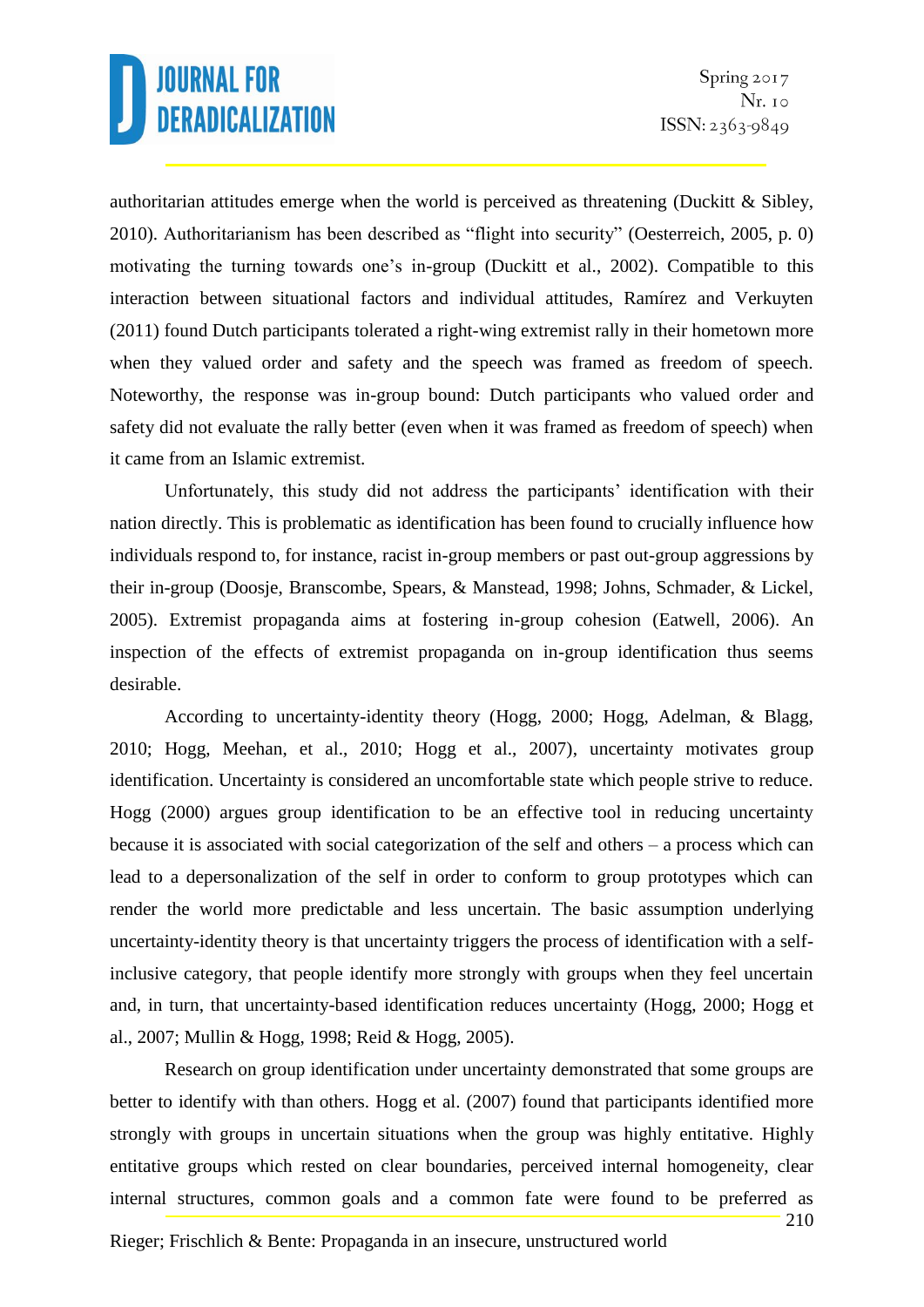uncertainty rose (Campbell, 1958; Hamilton & Sherman, 1996). Moreover, people even disidentified from low-entitativity groups that fostered diversity as they provide little to resolve the uncertainty (Hogg et al., 2007; Yzerbyt, Castano, Leyens, & Paladino, 2000).

Extremist groups display a high level of entitativity to the outside (Kruglanski, Pierro, Mannetti, & De Grada, 2006). A group structured in this extreme way can be able to provide a very certain sense of the self in an uncertain world. Under higher levels of uncertainty, people prefer to identify with these groups (see Hogg, 2014 for a review of uncertainty and extremism ). Indeed, Hogg, Meehan et al. (2010) found that under higher uncertainty, the usual preference for moderate groups changed towards a strengthened identification with a radical group.

Prior research already demonstrated uncertainty to increase identification with highly entitative groups. However, audio-visual propaganda directed towards a mass audience often aims at gaining support for their ideologies among non-extremist others sharing their national or religious identity (Payne, 2009). Extremists want to present themselves as speakers for "the Germans" or "the Muslims", and yet most Germans and Muslims would never consider them as speaking for their group (Decker, Kiess, & Brähler, 2016; Frindte, Boehnke, Kreikenbronn, & Wagner, 2012). In consequence, an inspection of the role uncertainty plays for the general identification with the group extremists capitalize on seems necessary to understand propaganda effects beyond direct links between the consumption of a video and the attraction towards a radical party.

Besides the effects on preferences for certain groups, Hogg, Meehan et al. (2010) discuss the relevance of this research and its impact on group actions, thus relating identification to political participation intentions:

The most societally problematic feature of extremist or radical groups is precisely that their members identify strongly with a group that advocates and pursues radical actions. This action component of a group's identity is likely to become more important when what the group stands for is self-relevant and viewed as under threat. When, for example, people feel their security, prosperity, and lifestyle are under threat, they yearn to identify strongly with a group that can actually get things done to remove or buffer the threat—a radical group that has a forceful behavioral agenda. Against this background, self-uncertainty will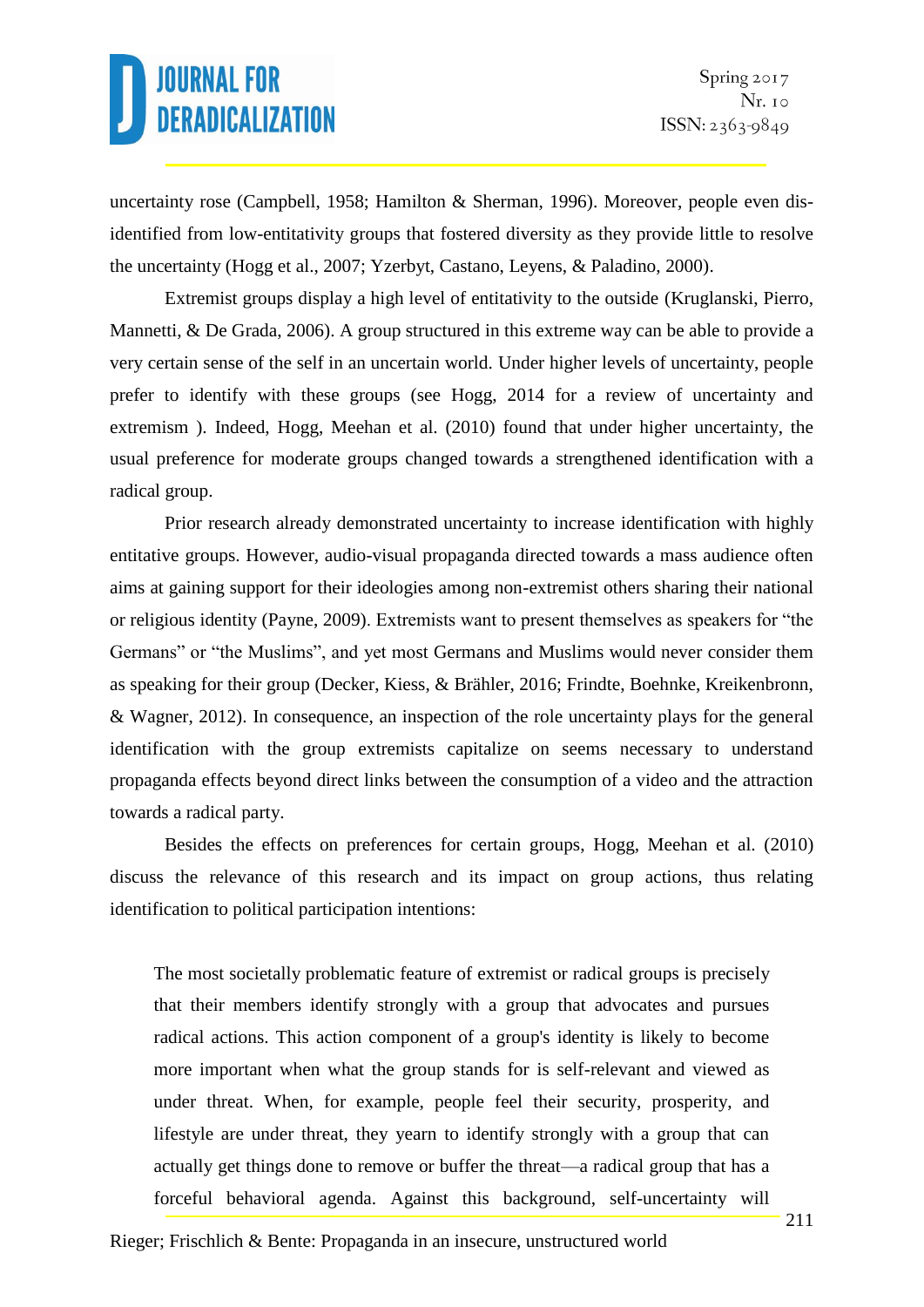strengthen identification with assertive radical groups, perhaps transforming members into fanatics, zealots, true believers, and ideologues, and may also weaken identification with less assertive moderate groups. (p. 1062).

Confirming these thoughts, the authors found an effect of identification with a more radical group and people's intention to engage in specific group behaviors. These intentions were mediated by identification (Hogg, Meehan et al., 2010). One reason is because identification is associated with political involvement which motivates information-seeking and political participation (Huddy & Khatib, 2007). Additionally, Ellemers et al. (1997) provided evidence that people who highly identified with a group showed a stronger commitment to the group and its actions (see also Terry  $\&$  Hogg, 1996). Expanding the traditional participation model, Fowler and Kam (2007) demonstrated that higher levels of social identification led to an increase in political participation. Thus, identification with the in-group addressed in a propaganda video can be regarded as a first small step towards joining an extremist group and even behaving according to their group standards.

Based on the literature, we predicted that higher levels of authoritarianism would lead to a more favorable evaluation of propaganda videos addressed at the participants' in-group (H1). In addition, higher levels of uncertainty were predicted to lead to a more favorable evaluation of propaganda videos directed towards the participant's in-group (H2). Furthermore, we were particularly interested in the interaction of psychological uncertainty and authoritarianism and asked how this interaction would influence participants' response towards extremist videos (RQ1). Finally, based on uncertainty-identity theory, we proposed that higher levels of uncertainty would lead to higher identification with the in-group addressed in the propaganda videos (H3).

The current study is an initial approach to assess both the evaluation of right-wing extremist propaganda when individual factors (authoritarianism) and situational factors (psychological uncertainty) provide the possibility for a more favorable evaluation (H1, H2, RQ1), as well as identification processes after exposure to propaganda (H3).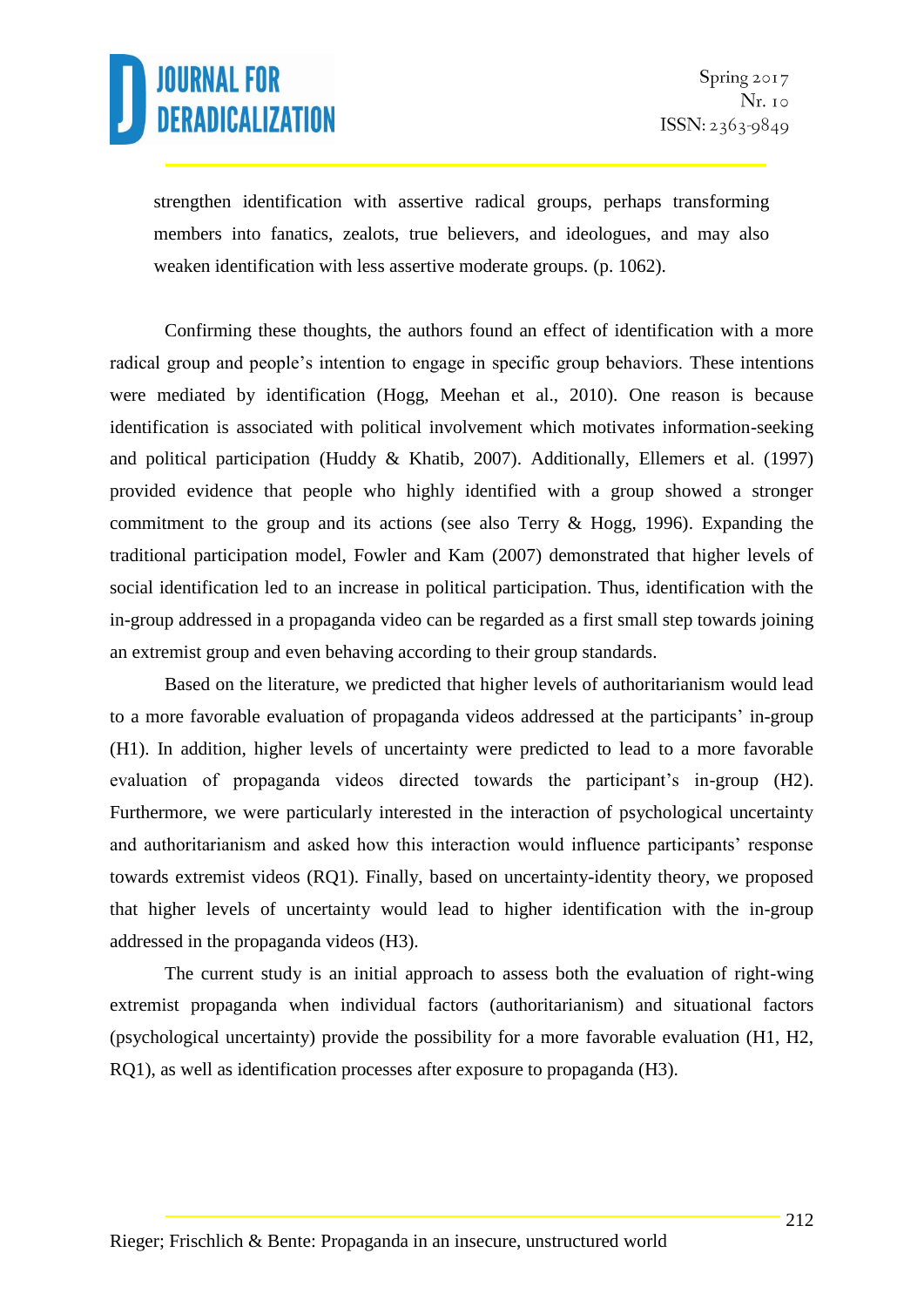

## **Method**

#### *Sample*

Fifty-one male German students ( $M_{\text{age}} = 24.74$ ,  $SD = 3.83$ ) participated. We recruited only male participants because previous research reported male individuals to be overrepresented in in extremist groups and movements (Claus, Lehnert, & Müller, 2010; Sageman, 2008). We also ensured that all participants were German because previous research identified specific response patterns to propaganda depending on the cultural background of the participant<sup>4</sup> (Frischlich, Rieger, Hein, et al., 2015; Rieger et al., 2013).

#### *Procedure*

1

First, participants filled out questionnaires which assessed their demographics (e.g. nationality, age, gender) and their level of authoritarianism (Petzel, Wagner, Nicolai, & Van Dick, 1997). To manipulate the variance of uncertainty, we followed the two-step procedure by Hogg, Meehan et al. (2010; Hogg et al., 2007). In step 1, participants read a newspaper article presented on the screen. Two different versions of the article were used in order to maximize variance within the level of induced uncertainty. Participants either read an article about prosperous future job chances for academics  $(n = 26)$  versus pessimistic job changes after completion of their studies ( $n = 25$ ). In step 2, subjects were asked to write a short essay answering the following question "Please jot down which aspects this news article made you feel certain/uncertain about your own life and future" (Hogg, Meehan, et al., 2010).

Afterwards, participants were guided to another room in which they saw a right-wing extremist propaganda video and an Islamic extremist video in randomized order. Each video was approximately two minutes long. The videos were taken from the database of extremist videos by Rieger et al. (2013) and had been categorized as *Talking Head* videos. The rightwing extremist video showed three young right-wing extremists walking through the city of Frankfurt and explaining towards the camera the failures of the "system", the government and the duties of "each German". The Islamic extremist video shows a young Jihadi explaining in German the atrocities of Western invaders in Arab countries and the duties of "every Muslim" to fight Jihad against these invaders (Rieger et al., 2013). Before each video, participants were

<sup>4</sup> Three participants were excluded because they indicated a non-German cultural background.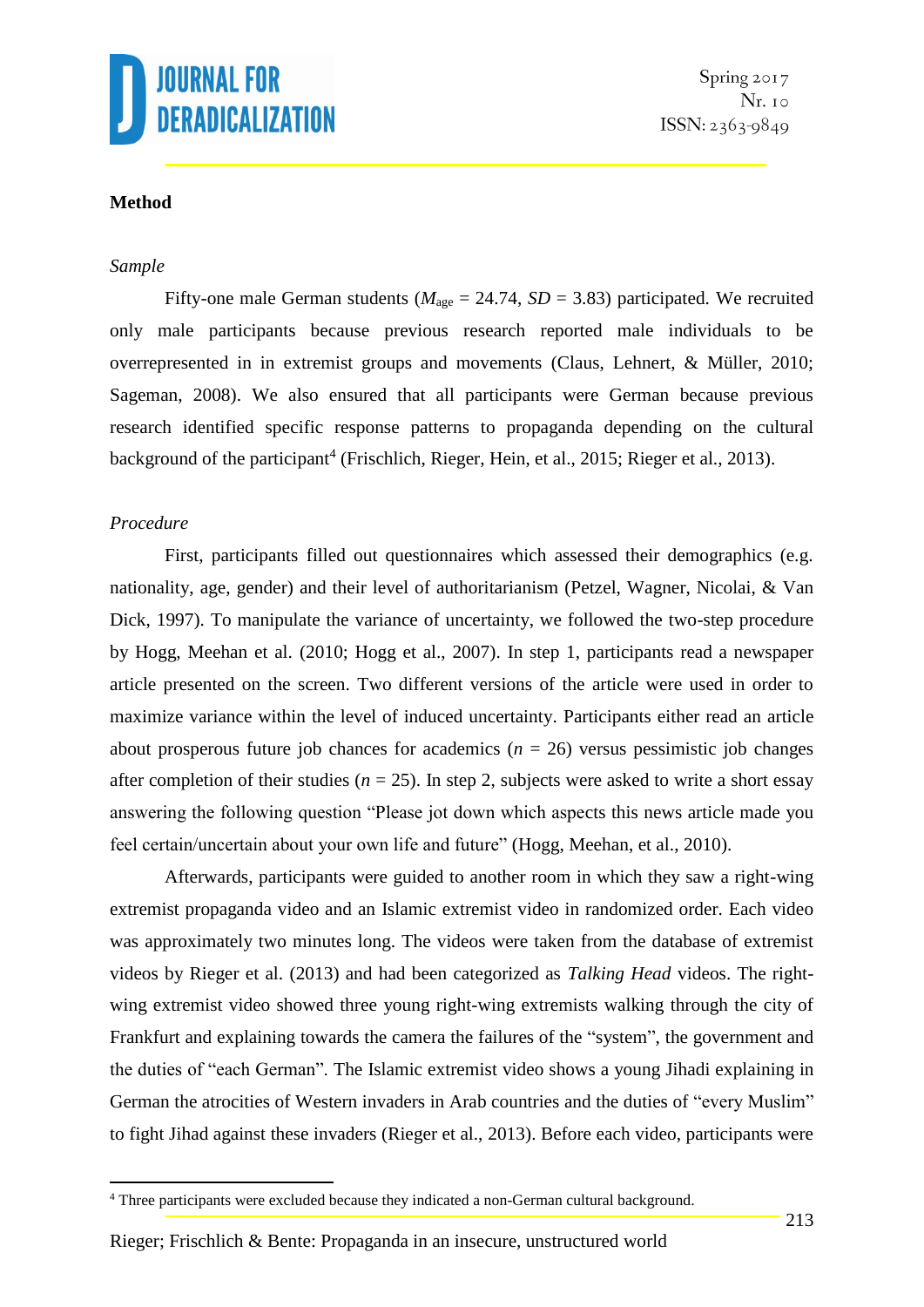reminded that they could abort the experiment at any time. After each video, participants filled out a questionnaire in which they evaluated the video. At the end, they were asked for their identification as Germans. Finally, participants were thanked and debriefed. The debriefing entailed a clear explanation of the real purpose of the study and the full experimental design but also provided some room for participants' questions, e.g. regarding propaganda videos or extremism.

## **Measures**

1

*Authoritarianism.* Authoritarianism was assessed with eight items (Petzel et al., 1997) on a 5 point scale (e.g., "The most important thing, children should learn is obedience and respect for parents and superiors",  $1 =$  "do not agree at all",  $5 =$  "totally agree"). Reliability was satisfactory  $\alpha = .76$ .

*Uncertainty*. As described, uncertainty was induced and measured using the procedure established by Hogg, Meehan et al. (2010). The assessment of psychological uncertainty was based on a single item asking participants to indicate how *uncertain* they felt on a 9-point scale<sup>5</sup>.

*Aversion and Persuasiveness.* The video's felt aversion and perceived persuasiveness were measured using two scales developed by Rieger et al. (2013). Aversion was measured with three items (e.g., "I felt contempt",  $\alpha = .82$ ). The persuasiveness scale consisted of four items (e.g., "The video was persuasive", Cronbach's  $\alpha$  = .71). All items were answered on a 4-point scale  $(1 =$  totally disagree,  $4 =$  totally agree). Seven additional items served as fillers.

*Identification*. The identification measure was taken from Hogg, Meehan et al. (2010), asking on a 9-point scale how strongly participants identified as Germans.

<sup>&</sup>lt;sup>5</sup> We relied on a single item to assess uncertainty (1) in order not to make the concept too salient to participants and (2) in order to stick as closely as possible to the original procedure by Hogg et al. (2010).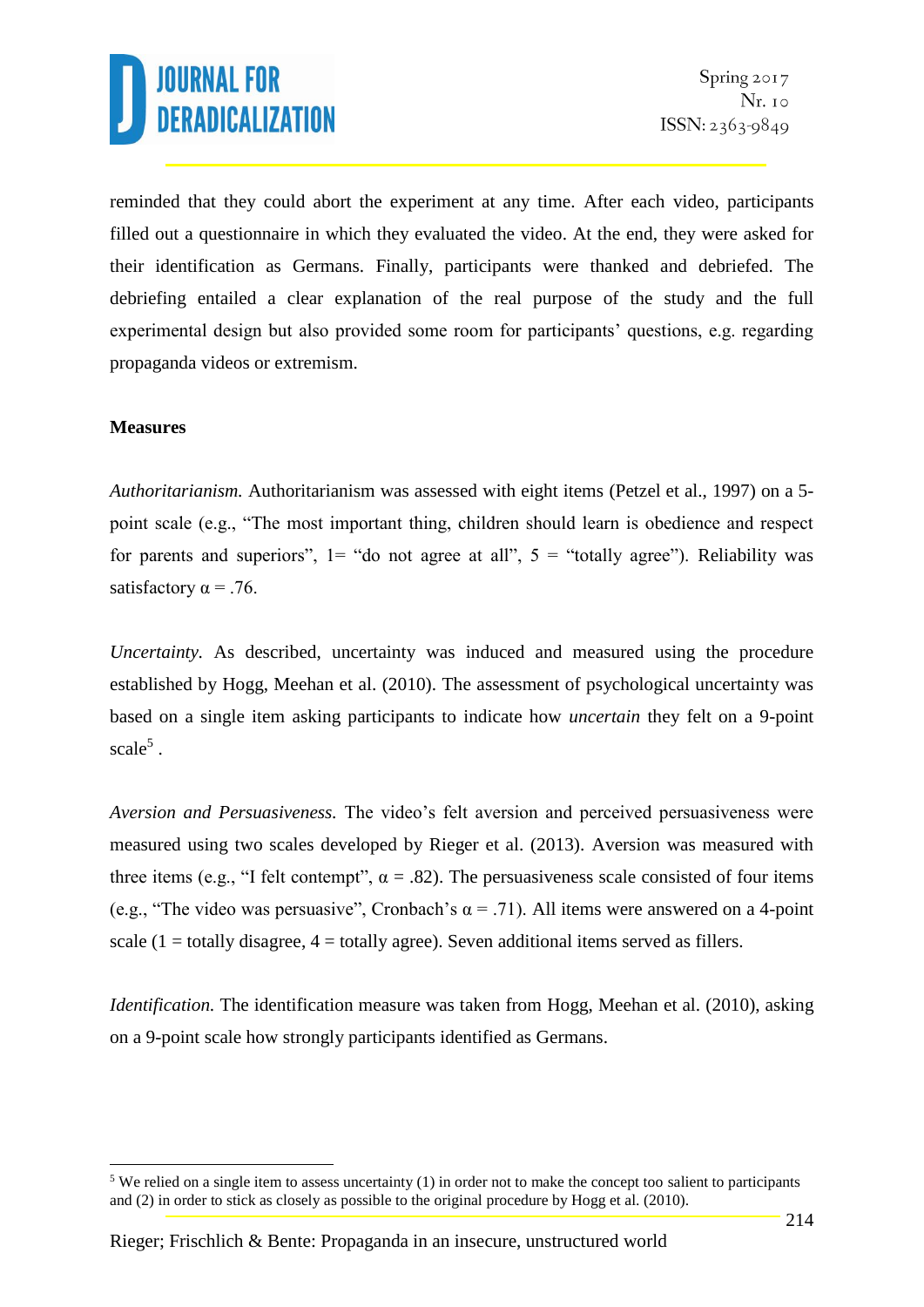

## **Results**

#### *Manipulation Check and Initial Analyses*

A first analysis confirmed a successful manipulation. Participants with the uncertainty priming reported higher uncertainty ( $M = 4.16$ ,  $SD = 1.93$ ) than those without the uncertainty prime ( $M = 3.35$ ,  $SD = 1.41$ ). This difference was significant,  $t(49) = -1.71$ ,  $p < .05$  (onetailed).

We conducted independent t-tests to analyze whether aversion and perceived persuasiveness of the right-wing extremist video would differ depending on the uncertainty group. Neither of these tests yielded a significant result (all *p*s > .53). Thus, we decided to take the full variance of uncertainty into account and calculated the main analyses with the continuous (9-point) uncertainty measure (Hogg, Meehan, et al., 2010).

### *Main Analyses*

Three hierarchical regressions for the dependent variables persuasiveness, aversion and identification reported after the right-wing extremist video were performed<sup>6</sup> (for an overview on the relations between the variables, see Table 1).

|                                                                                                                                                                                                                                                                                                                     | M    | <b>SD</b> | 1. | 2.                       | 3.   | 4.                       | 5.      |
|---------------------------------------------------------------------------------------------------------------------------------------------------------------------------------------------------------------------------------------------------------------------------------------------------------------------|------|-----------|----|--------------------------|------|--------------------------|---------|
| 1. Authoritarianism                                                                                                                                                                                                                                                                                                 | 2.07 | 0.66      |    | 0.20                     | 0.17 | 0.00                     | 0.22    |
| 2. Uncertainty                                                                                                                                                                                                                                                                                                      | 3.75 | 1.72      |    | $\overline{\phantom{a}}$ | 0.10 | 0.04                     | $.49**$ |
| 3. Persuasiveness                                                                                                                                                                                                                                                                                                   | 1.27 | 0.36      |    |                          |      | $-.33*$                  | 0.03    |
| 4. Aversion                                                                                                                                                                                                                                                                                                         | 2.90 | 0.92      |    |                          |      | $\overline{\phantom{a}}$ | 0.07    |
| 5. Identification                                                                                                                                                                                                                                                                                                   | 4.82 | 2.30      |    |                          |      |                          |         |
| $\frac{1}{2}$ $\frac{1}{2}$ $\frac{1}{2}$ $\frac{1}{2}$ $\frac{1}{2}$ $\frac{1}{2}$ $\frac{1}{2}$ $\frac{1}{2}$ $\frac{1}{2}$ $\frac{1}{2}$ $\frac{1}{2}$ $\frac{1}{2}$ $\frac{1}{2}$ $\frac{1}{2}$ $\frac{1}{2}$ $\frac{1}{2}$ $\frac{1}{2}$ $\frac{1}{2}$ $\frac{1}{2}$ $\frac{1}{2}$ $\frac{1}{2}$ $\frac{1}{2}$ |      |           |    |                          |      |                          |         |

Table 1

\*  $p < .05$ , \*\*  $p < .01$ 

<u>.</u>

 $<sup>6</sup>$  To further check whether the assumed relationships between authoritarianism, uncertainty and the</sup> evaluation of propaganda is an in-group-specific process, we calculated two hierarchical regressions with the same predictors and aversion and perceived persuasiveness in response to the Islamic extremist video. Neither of the models or predictors was significant.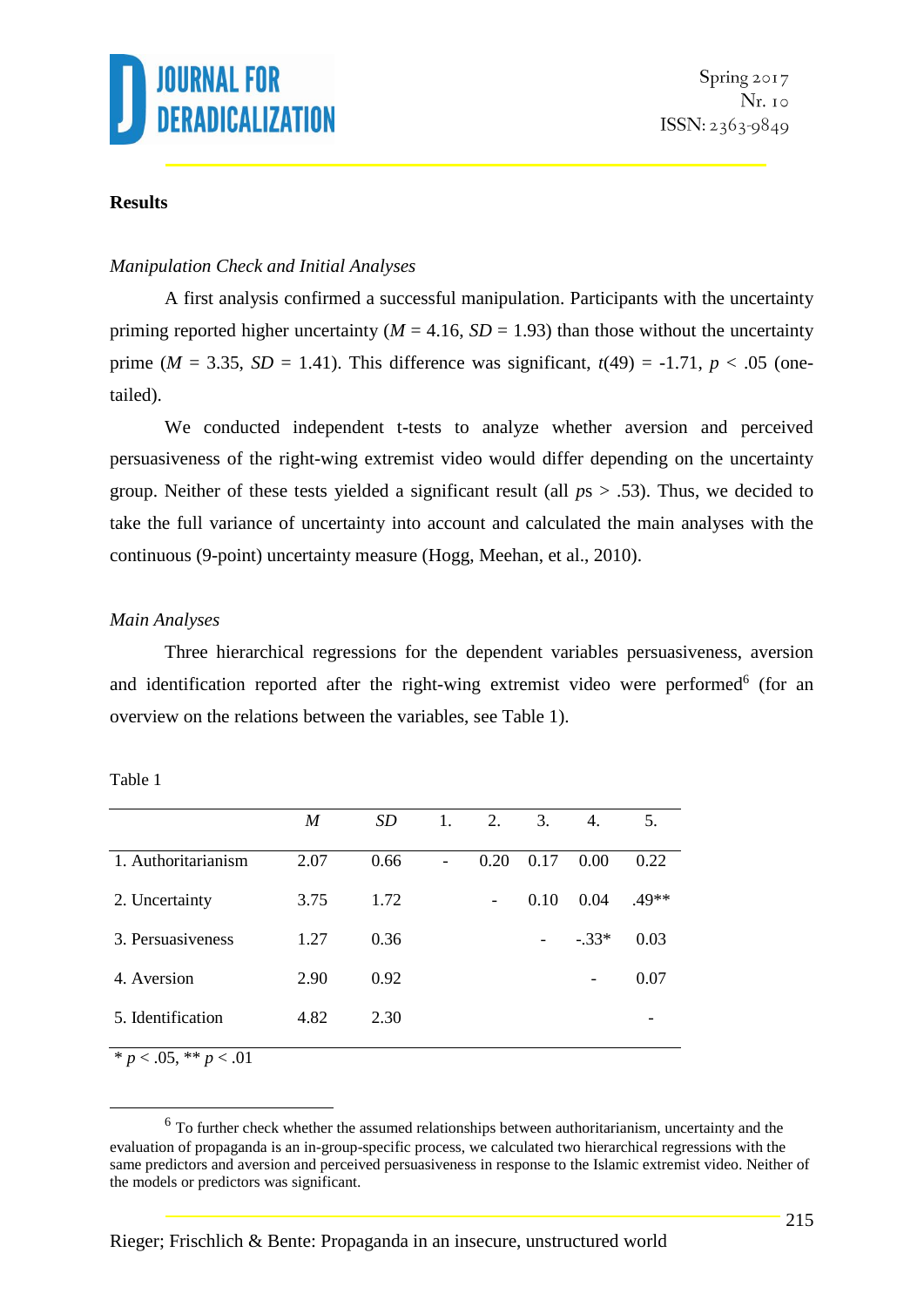In each regression, the mean for authoritarianism was entered in step 1, the mean for uncertainty was entered in step 2 and the interaction between both was entered in step 3 (all *z*standardized).

The regression for felt aversion indicated that the final model could explain 18% of variance  $(R^2 = .18, 95\%$ -CI [.881; 1.840], based on 1,000 bootstrapping samples). The interaction between authoritarianism and uncertainty was the only significant predictor,  $B = -$ .50, *SE* = .17, *t* = -2.97, *p* < .01, 95%-CI [-.845; -.161]. As this interaction points towards a moderation, it was further analyzed using the Johnson-Neyman technique. In doing so, one can detect so-called regions of significance for the moderation (Hayes & Matthes, 2009, p. 928). These are values of the moderator variable where the effect of the focal predictor (in the present case, authoritarianism) is significant. Analyzing this interaction in detail, under conditions of low uncertainty ( $M \le 2.55$ , 29.15% of participants are below this value), authoritarianism had a positive effect on aversion reported after right-wing extremist propaganda. However, when uncertainty increased, the effects turned negative and under conditions of high uncertainty ( $M \ge 5.44$ , 12.50% of participants are above this value), individuals with authoritarian attitudes responded with reduced aversion to right-wing extremist videos (see Figure 1).



*Figure 1*. Interaction between authoritarianism and uncertainty on aversion reported after the propaganda video.

216 Results for perceived persuasiveness revealed that the final model could explain 13% of variance  $(R^2 = .13, 95\%$ -CI [.789; 2.049] based on 1,000 bootstrap samples). The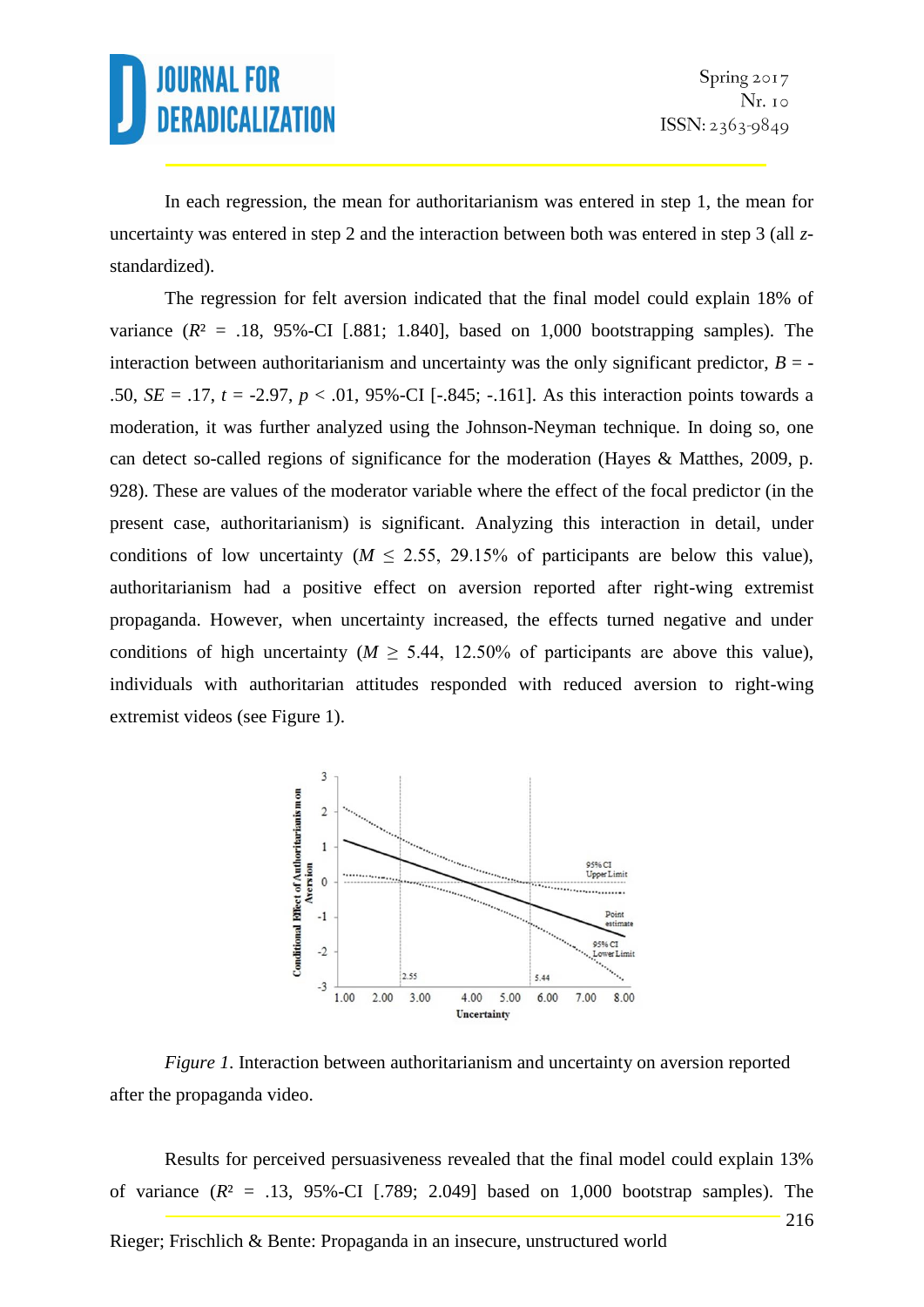interaction between authoritarianism and uncertainty was the only significant predictor,  $B =$ .15, *SE* = .07, *t* = 2.09, *p* < .05 (95%-CI [.008; .290].

Again, using the Johson-Neyman technique, the region of significance for the moderator was found for higher levels of uncertainty (for  $M \geq 4.80$  the confidence bands are entirely above zero: 35.41% of participants are above this value): Authoritarianism had a negative – though not significant - effect on the persuasiveness ascribed to right-wing extremist propaganda among individuals with low levels of uncertainty. However, when uncertainty increased and passed the threshold, authoritarianism significantly predicted an increased persuasiveness ascribed to right-wing extremist videos (see Figure 2).



*Figure 2.* Interaction between authoritarianism and uncertainty on the perceived persuasiveness of the propaganda video.

Finally, the regression for identification could explain 27% of variance ( $\mathbb{R}^2 = .27$ , 95%-CI [.743; 1.704], based on 1,000 bootstrapping samples). For identification, the only significant predictor was the level of uncertainty,  $B = 1.11$ ,  $SE = .31$ ,  $t = 3.57$ ,  $p = .001$ , 95%-CI [.481; 1.728]. The higher the level of uncertainty, the more a participant identified with being German. Authoritarianism or the interaction between both predictors did not reach significance.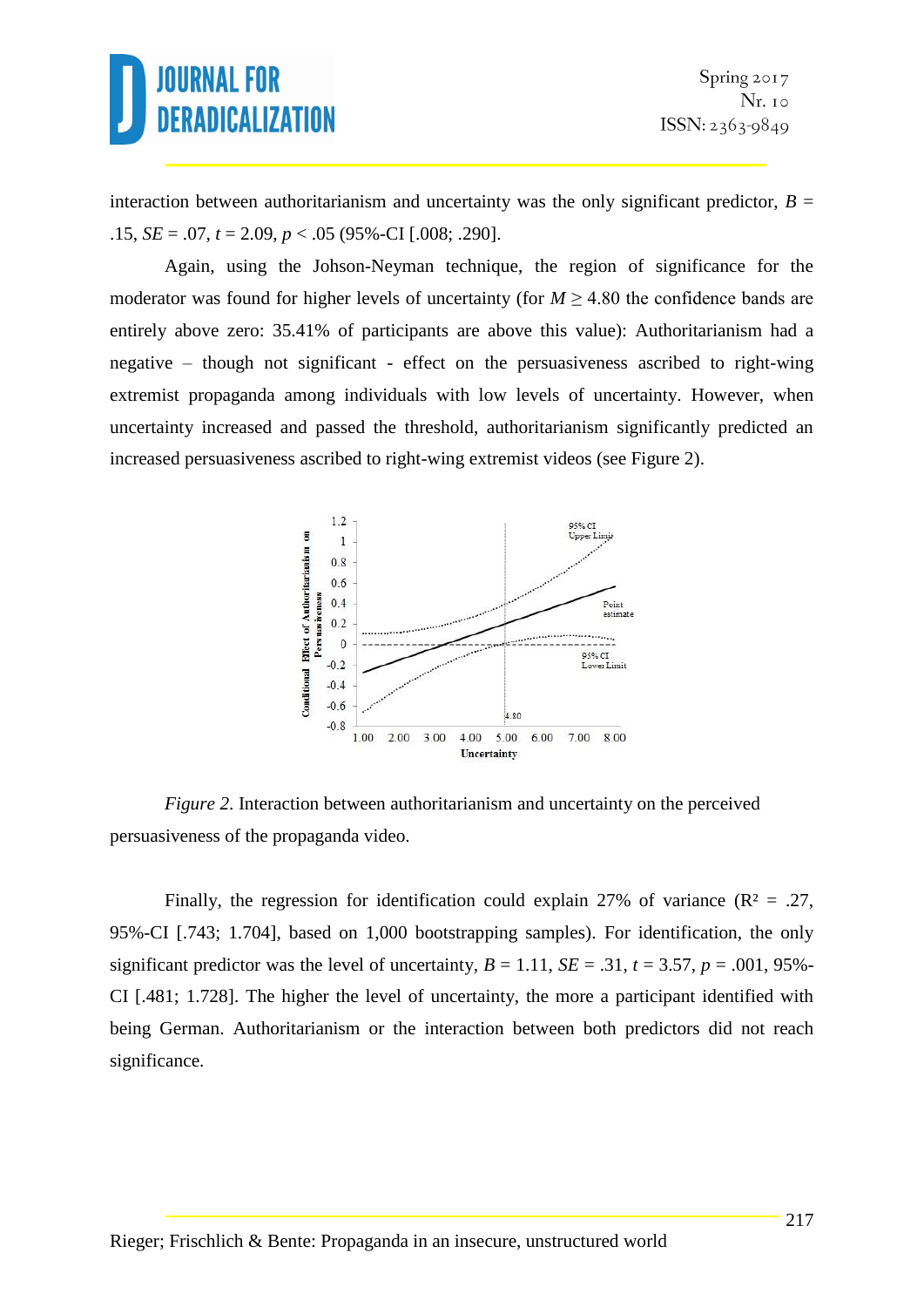

Spring 2017  $Nr.$  10  $ISSN: 2363-9849$ 

### **Discussion**

The current study aimed at addressing the role of authoritarian value orientations (authoritarianism) and psychological uncertainty for the response towards current extremist propaganda videos and generated several findings of interest. First of all, uncertainty and authoritarianism conjointly decreased the derogation of right-wing extremist propaganda as aversive and fostered the perceived persuasiveness of the propaganda video. Highly relevant, the positive relation between authoritarianism and the attraction towards extremist ideologies such as transported within propaganda videos was fueled by psychological uncertainty. While under conditions of low uncertainty, authoritarianism even increased the rejection of extremist groups, potentially due to their challenge of the current social order; under conditions of higher uncertainty, the advantages of the clear worldview transmitted by extremist propaganda seemed to outweigh these disadvantages for individuals with authoritarian attitudes. In addition, uncertainty increased the identification with the national group addressed by the extremist propagator, irrespective of the authoritarian attitudes of the recipient.

Uncertainty emerged as a relevant factor for the identification with the national groupmatching mass media concerns that insecurities fueled by right-wing extremists could motivate un-radicalized citizens to shift to the right (*Spiegel Online*, 2015). The results thereby underline prior studies on the role of existential threats on the persuasiveness of extremist propaganda (Frischlich, Rieger, Hein, et al., 2015) and the role of uncertainty for the turning towards extremist groups (for a review, see Hogg, 2014). Further, this study provides additional evidence for the idea that the response to propaganda is an in-group specific effect with in-group specific vulnerabilities (see Rieger et al., 2013). Calculating the same analyses for responses towards the Islamic extremist videos did not yield significant associations.

Based on general ideas on how to move the masses, interest in a group, its persuasive appeal and identification with it are important steps towards action (Ellemers et al., 1997). The results therefore also conceptualize the ways in which young adults are brought to politically participate in extremist groups by means of extremist internet propaganda. For political participation to take place, identification can be considered a necessary prerequisite; one the one hand for political involvement with a topic (Huddy & Khatib, 2007) and, on the other hand, for behavioral intentions to engage in group actions (even of radical groups, see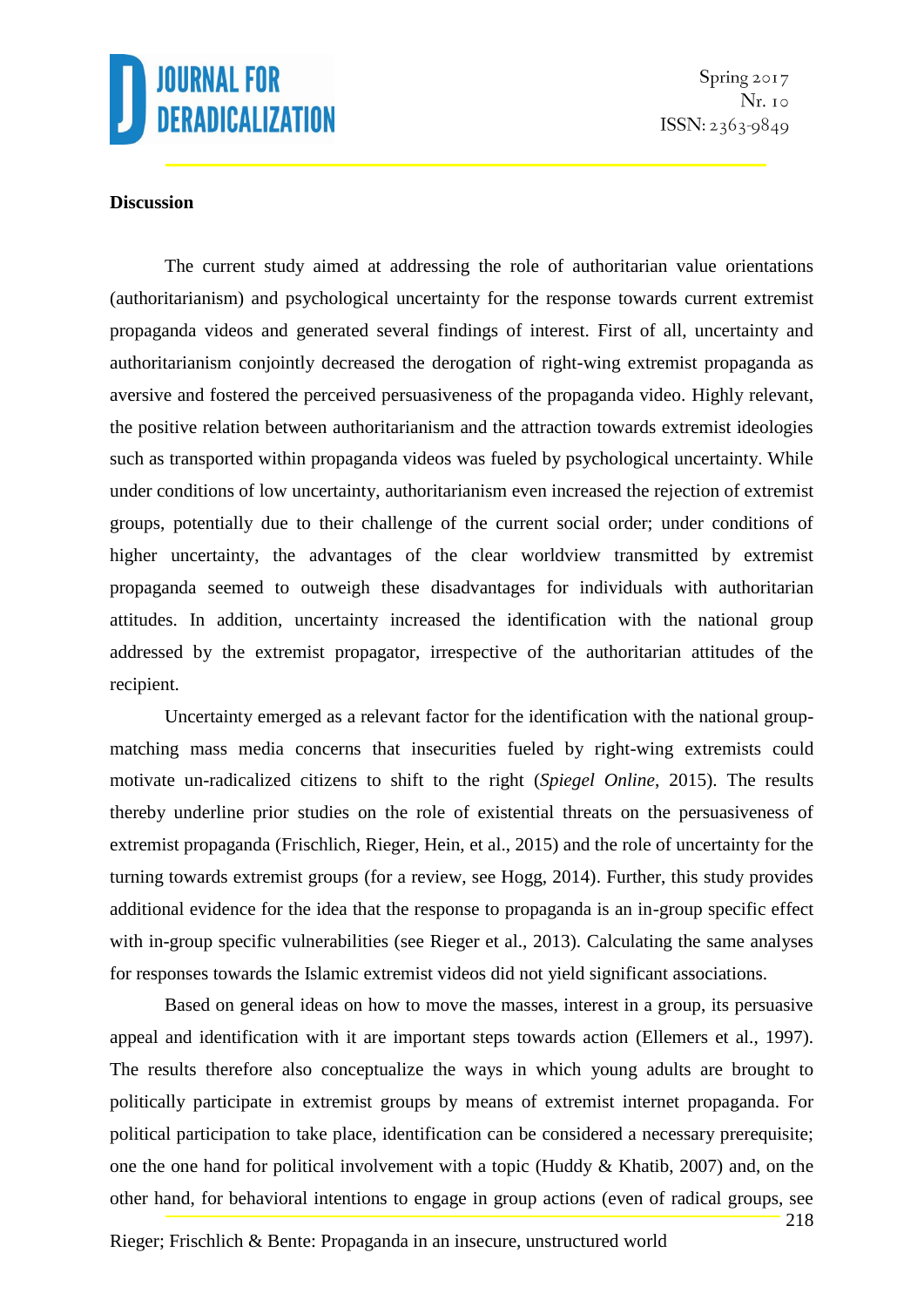Hogg, Meehan et al., 2010). Terry and Hogg (1996) found that intentions to engage in the actions of a group only increased when identification was high. Since propaganda videos explicitly aim at addressing still inactive audiences and at recruiting new members (Holtz et al., 2012; Rogan, 2007), they can be considered a first gateway to increase identification with extreme groups and thereby could become a fruitful tool in mobilizing the audience towards participation in group actions.

Research further suggested that people distance themselves from negative examples of their in-group (Arndt et al., 2002). In light of research in the context of uncertainty-identity theory (Hogg, 2000), people tend to prefer more radical groups when they are uncertain and dis-identify with more moderate groups. Relatedly, Ellemers and colleagues (1997) discuss the idea that identification and less permeable group boundaries are related to engaging in group actions and sticking to the group instead of changing the group. In the context of propaganda, recent research has demonstrated that people might distance from moderate groups with more permeable group boundaries and identify more with groups which have a stronger structure and less permeability (Frischlich, Rieger, Rutkowski, & Bente, 2015). Our results suggest that this effect might be even stronger under conditions of threats, such as uncertainty. Future research should therefore include a direct test of behavioral intentions, actions (like mobility from one group to another or sticking to the same group) and political participation (such as commenting behavior in social media forums, or posting of videos).

Although the observed effects were small, the increasing amount of extremist propaganda on the internet (Glaser, 2013; Hussain & Saltman, 2014) and the high odds of being confronted with accordant messages (Rieger et al., 2013) makes them nonetheless relevant for practitioners. Moreover as the increased uncertainty in Europe following the Eurozone crisis (Reese & Lauenstein, 2014) and the current high number of refugees (UNHCR, 2014) are able to foster uncertainty in Europe. Our results suggest that these societal factors, when salient within an individual, might influence a person's willingness to listen to right-wing populist messages and propaganda.

Our results show that uncertainty and authoritarian attitudes work hand-in-hand increasing the effectiveness of extremist content. On the contrary, attempts to challenge extremist ideologies online, for instance via so-called counter-narratives (Briggs & Feve, 2013) should therefore address uncertainties and the transmission of authoritarian attitudes (Ashour, 2010; Frischlich, Rieger, Morten, & Bente, *in press*). Our findings underline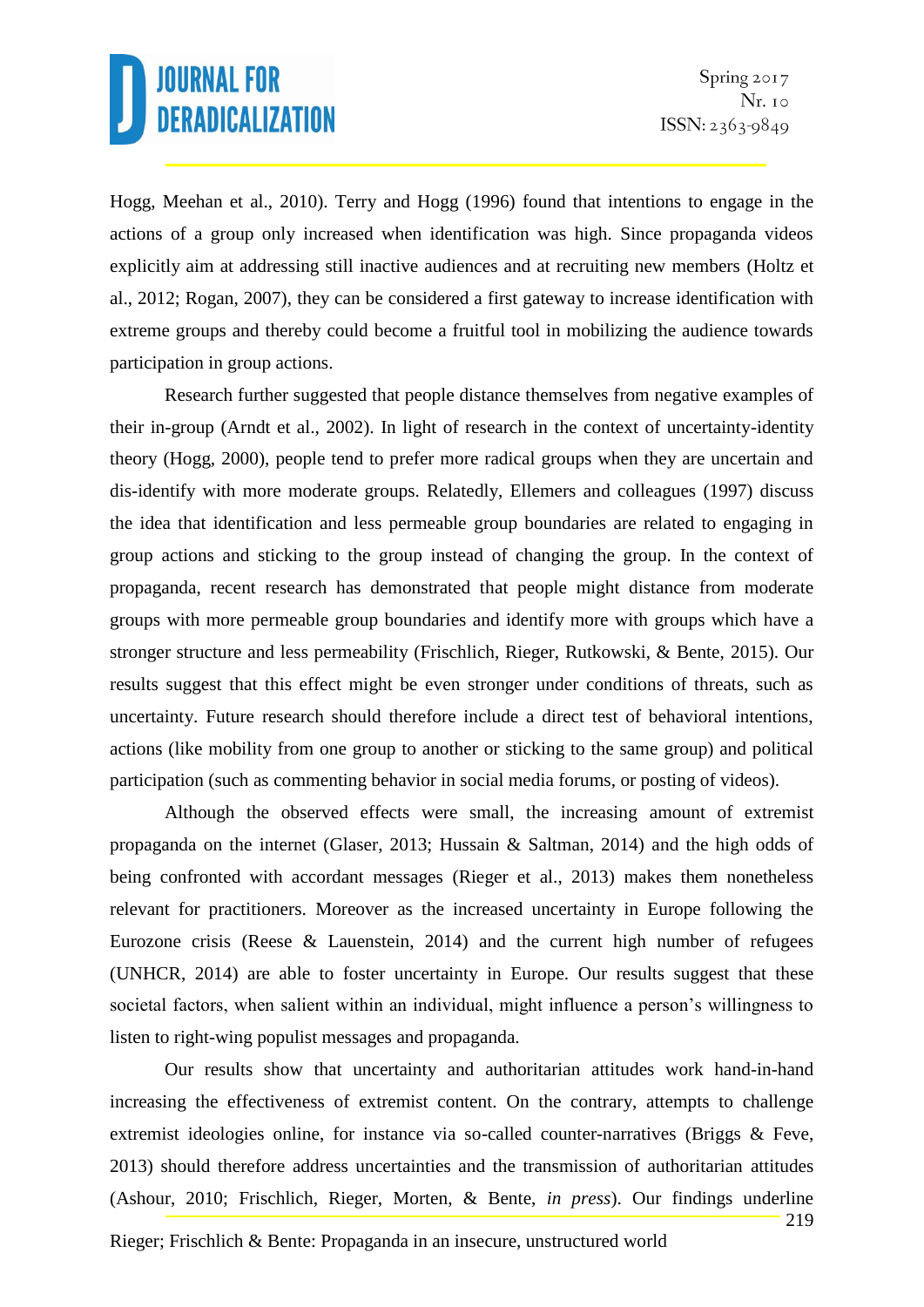Dafnos' (2014) assumption that attempts to counter extremist ideologies need narratives offering the recipient alternative values and belief-systems. Particularly authoritarian sources transmitting peaceful values can foster peaceful instead of hostile inter-group attitudes under conditions of existential threats (Rothschild, Abdollahi, & Pyszczynski, 2009). As the found interaction effects suggest, authoritarianism therefore is not necessarily tied to a higher vulnerability for extremist groups and their propaganda but can also be tied to fostering counter-arguments that present a peaceful, but clearly structured message.

### **Limitations and Future Research Directions**

Some limitations of the current work have to be mentioned. First of all, we examined only German males wherefore our results are not generalizable to other samples and women. However, prior research found comparable reactions among Muslims when confronted with extremist propaganda (Rieger et al., 2013) and no gender effects in the reactions of Germans towards right-wing extremist propaganda (Frischlich, Rieger, Hein, et al., 2015), or regarding the influence of uncertainty on the identification with entitative groups (Hogg et al., 2007). Nonetheless, a replication of our results in different samples would enhance confidence in this assumption. In a related vein, we examined a typical student sample. Although this limits the generalizability of our results to non-academic backgrounds (Hodson & Busseri, 2012), the observation of a decreased distancing among academics underlines the meaning of our findings. Prior research showed students to respond particularly negatively to extremist propaganda addressing them as in-group members (Rieger et al., 2013). Our study provided initial evidence that uncertainty is a relevant factor weakening this defense.

Regarding our materials, we only used two extremist videos. Although we selected prototypical stimuli based on prior research, future studies addressing the role of different propaganda formats seems to be a fruitful venue for research. This seems also important when considering that the amount of explained variance in our analyses was rather low. That is, although the results indicate that aversion felt towards extremist videos and their perceived persuasiveness are related to authoritarianism and uncertainty, other variables that add to an explanation were seemingly not included. Therefore, the presented results do not provide a full explanation of propaganda effects but rather point to the necessity to further investigate influencing factors.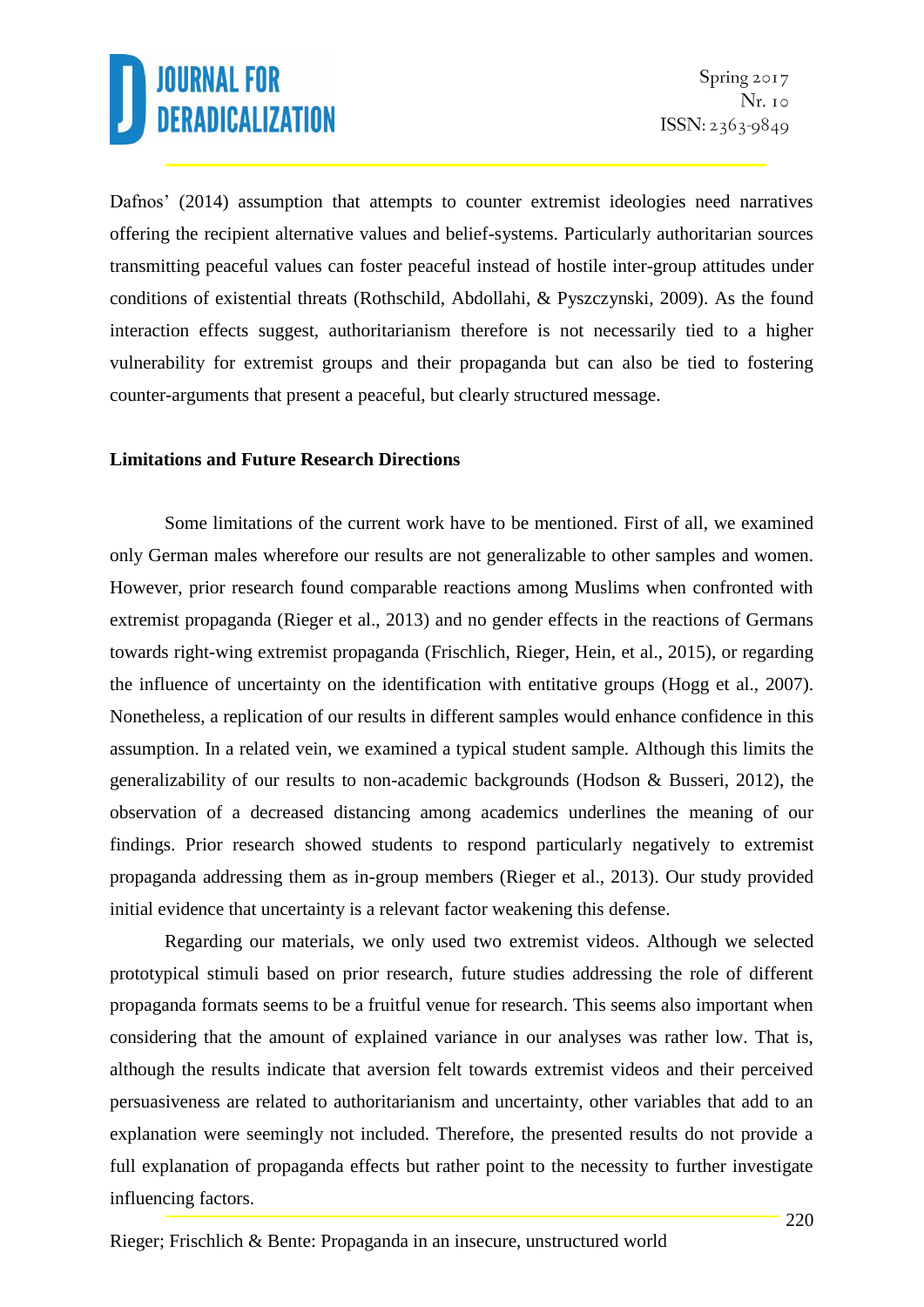In relation to this point, our design is not able to clarify the question whether the increase in identification under higher levels of uncertainty was in part due to an approach to the right-wing extremist material or could be interpreted as an avoidant/defense reaction against Islamic extremist materials. Since this appears to be an important question when unraveling the effectiveness of in- and out-group propaganda, future studies should draw on these initial findings and investigate the group-specific impacts.

It has to be noted that our dependent variables focused on the initial responses towards extremist propaganda in terms of the aversion raised by the video and the perceived persuasiveness of its content, as well as the identification with the national group addressed by the propaganda. We did not measure actual behavior after the reception. Our findings are nonetheless meaningful as identification steers the behavioral intentions following the norms of one's in-group (Terry & Hogg, 1996). Behavioral intentions are a good predictor for the actual behavior (e.g., Ajzen & Fishbein, 1977). Research on social identity and the correspondence between attitude and behavior further demonstrates that the strongest correspondence between attitude and behavior exists when attitudes are normative and the groups people identify with are self-inclusive (Hogg & Smith, 2007). Nevertheless, future research examining the effects of identification on behavioral intentions and actual behavior is a necessary step in future research.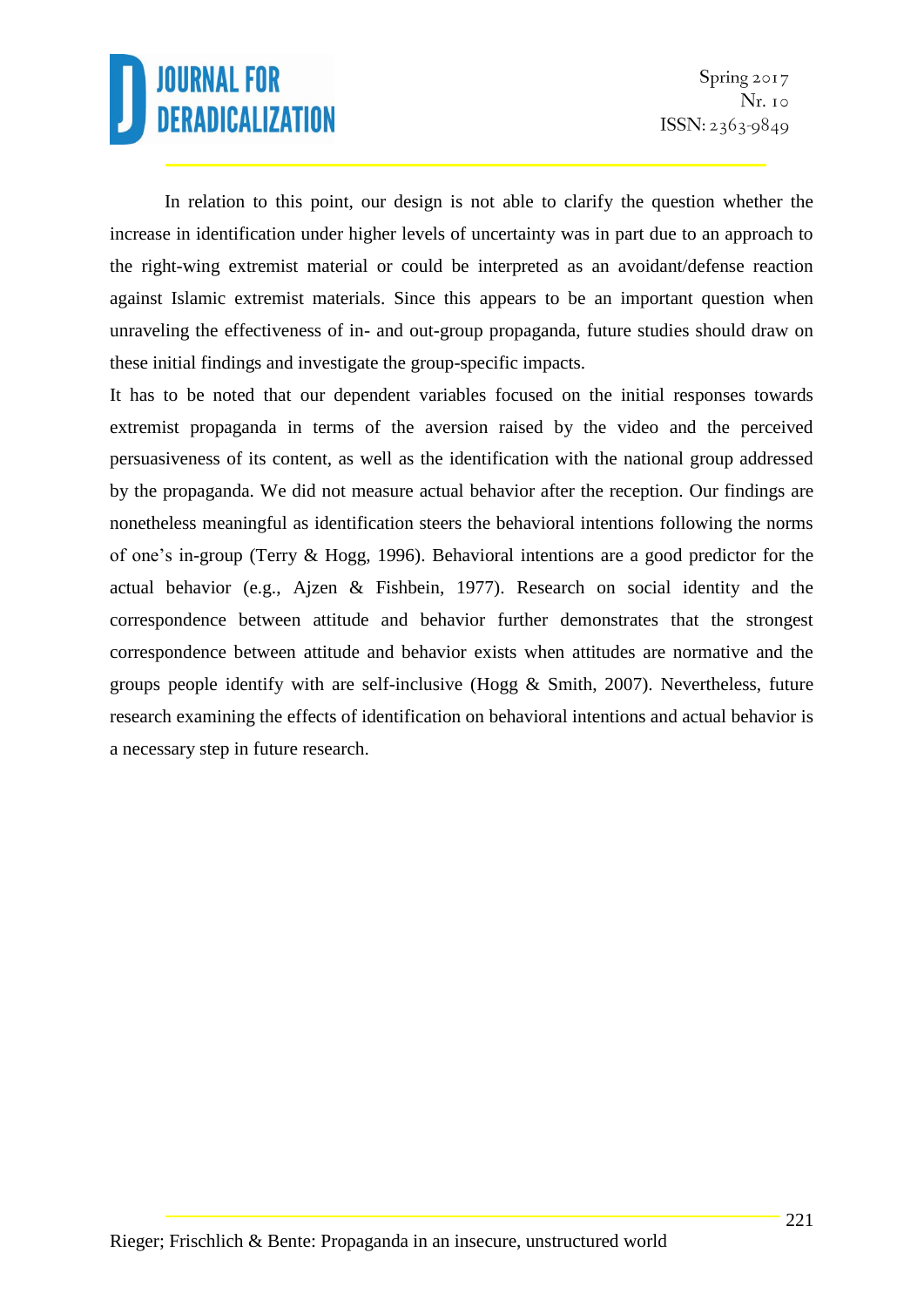

Spring 2017  $Nr.$  10  $ISSN: 2363-9849$ 

#### **References**

- Adorno, T. W., Frenkel-Brunswik, E., Levinson, D. J., & Sanford, R. N. (1950). *The authoritarian personality*. Oxford, England: Harpers.
- Ajzen, I., & Fishbein, M. (1977). Attitude-behavior relations: A theoretical analysis and review of empirical research. *Psychological Bulletin*, *84*(5), 888–918. https://doi.org/10.1037//0033-2909.84.5.888
- Altemeyer, B. (1988). *Enemies of freedom*. San Francisco, California: Jossey-Bass Inc.
- Arendt, F. (2015). Effects of right-wing populist political advertising. *Journal of Media Psychology*, *27*, 178–189. https://doi.org/http://dx.doi.org/10.1027/1864-1105/a000139
- Arlin, J., & Benjamin, J. R. (2006). The relationship between right-wing authoritarianism and attitudes toward violence: Further validation of the attitudes toward violence Scale. *Social Behavior and Personality*, *34*(8), 923–926.
- Arndt, J., Greenberg, J., Schimel, J., Pyszczynski, T., & Solomon, S. (2002). To belong or not to belong, that is the question: Terror management and identification with gender and ethnicity. *Journal of Personality and Social Psychology*, *83*(1), 26–43. https://doi.org/10.1037//0022-3514.83.1.26
- Baines, P. R., O'Shaughnessy, N. J., Moloney, K., Richards, B., Butler, S., & Gill, M. (2010). The dark side of political marketing: Islamist propaganda, Reversal Theory and British Muslims. *European Journal of Marketing*, *44*(3/4), 478–495. https://doi.org/10.1108/03090561011020543
- Branscombe, N. R., & Doosje, B. (2004). *Collective guilt: International perspectives*. Cambridge: Cambridge University Press.
- Branscombe, N. R., Fernández, S., Gómez, A., & Cronin, T. (2012). Moving toward or away from a group identity: Different strategies for coping with pervasive discrimination. In J. Jetten, C. Haslam, & A. S. Haslam (Eds.), *The social cure: Identity, health and wellbeing* (pp. 115–131). New York, NY, US: Psychology Press.
- Briggs, R., & Feve, S. (2013). *Review of programs to counter narratives of violent extremism: What works and what are the implications for goverment? Institute for Strategic Dialogue* (Vol. July, 2013). London, UK.
- Busch, C. (2005). Rechtsradikale Vernetzung im Internet [Radical right-wing networking in the Internet]. *WeltTrends*, *13*(48), 67–68.
- Rieger; Frischlich & Bente: Propaganda in an insecure, unstructured world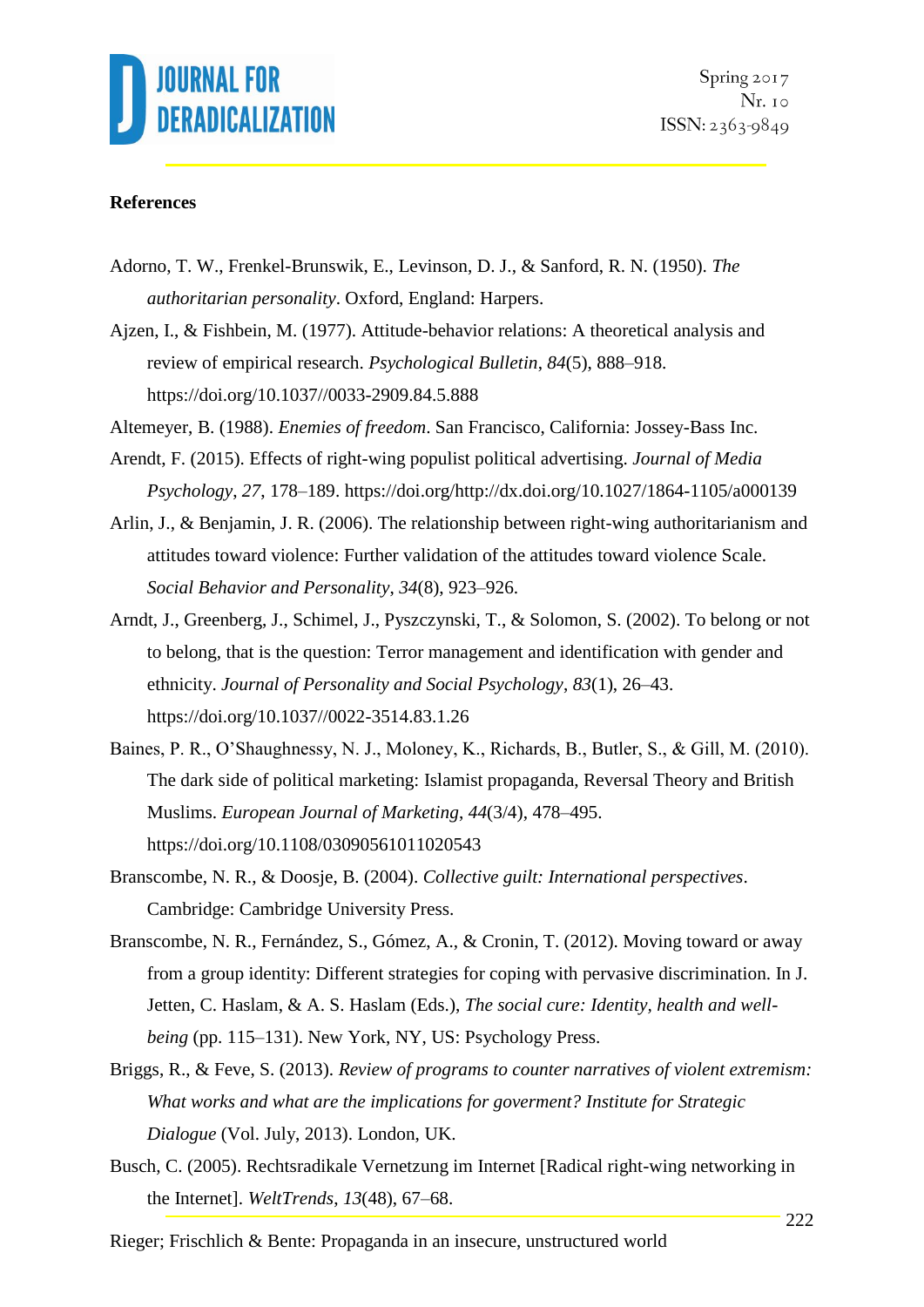- Campbell, D. T. (1958). Common fate, similarity, and other indices of the status of aggregates of persons as social entities. *Behavioral Science*, *3*, 14–25.
- Chirumbolo, A. (2002). The relationship between need for cognitive closure and political orientation: The mediating role of authoritarianism. *Personality and Individual Differences*, *32*(4), 603–610. https://doi.org/10.1016/S0191-8869(01)00062-9
- Claus, R., Lehnert, E., & Müller, Y. (2010). *Was ein rechter Mann ist- Männlichkeit im Rechtsextremismus [What a right man is- manhood in right-wing extremism]*. (Rosa-Luxemburg Stiftung, Ed.). Berlin: Dietz.
- Connelly, S., Dunbar, N. E., Jensen, M. L., Griffith, J., Taylor, W. D., Johnson, G., … Mumford, M. D. (2016). Social categorization, moral disengagement, and credibility of ideological group websites. *Journal of Media Psychology*, *28*(1), 16–31. https://doi.org/10.1027/1864-1105/a000138
- Crowson, H. M. (2009). Nationalism, internationalism, and perceived UN irrelevance: Mediators of relationships between authoritarianism and support for military aggression as part of the war on terror. *Journal of Applied Social Psychology*, *35*(5), 1137–1162.
- Dafnos, A. (2014). Narratives as a means of countering the radical right; Looking into the Trojan T-shirt project. *Journal EXIT Deutschland*, *3*, 156–188.
- Decker, O., Kiess, J., & Brähler, E. (2016). *Die enthemmte Mitte: Autoritäre und rechtsextreme Einstellungen in Deutschland*. Leipzig, Germany: Psychosozialverlag.
- Doosje, B., Branscombe, N. R., Spears, R., & Manstead, A. S. R. (1998). Guilty by association: When one's group has a negative history. *Journal of Personality and Social Psychology*, *75*(4), 872–886. https://doi.org/10.1037//0022-3514.75.4.872
- Duckitt, J. (2013). Introduction to the special section on authoritarianism in societal context: The role of threat. *International Journal of Psychology : Journal International de Psychologie*, *48*(1), 1–5. https://doi.org/10.1080/00207594.2012.738298
- Duckitt, J., & Sibley, C. G. (2010). Personality, ideology, prejudice, and politics: a dualprocess motivational model. *Journal of Personality*, *78*(6), 1861–1893. https://doi.org/10.1111/j.1467-6494.2010.00672.x
- Duckitt, J., Wagner, C., du Plessis, I., & Birum, I. (2002). The psychological bases of ideology and prejudice: Testing a dual process model. *Journal of Personality and Social Psychology*, *83*(1), 75–93. https://doi.org/10.1037//0022-3514.83.1.75
- Eatwell, R. (2006). Community cohesion and cumulative extremism in contemporary Britain.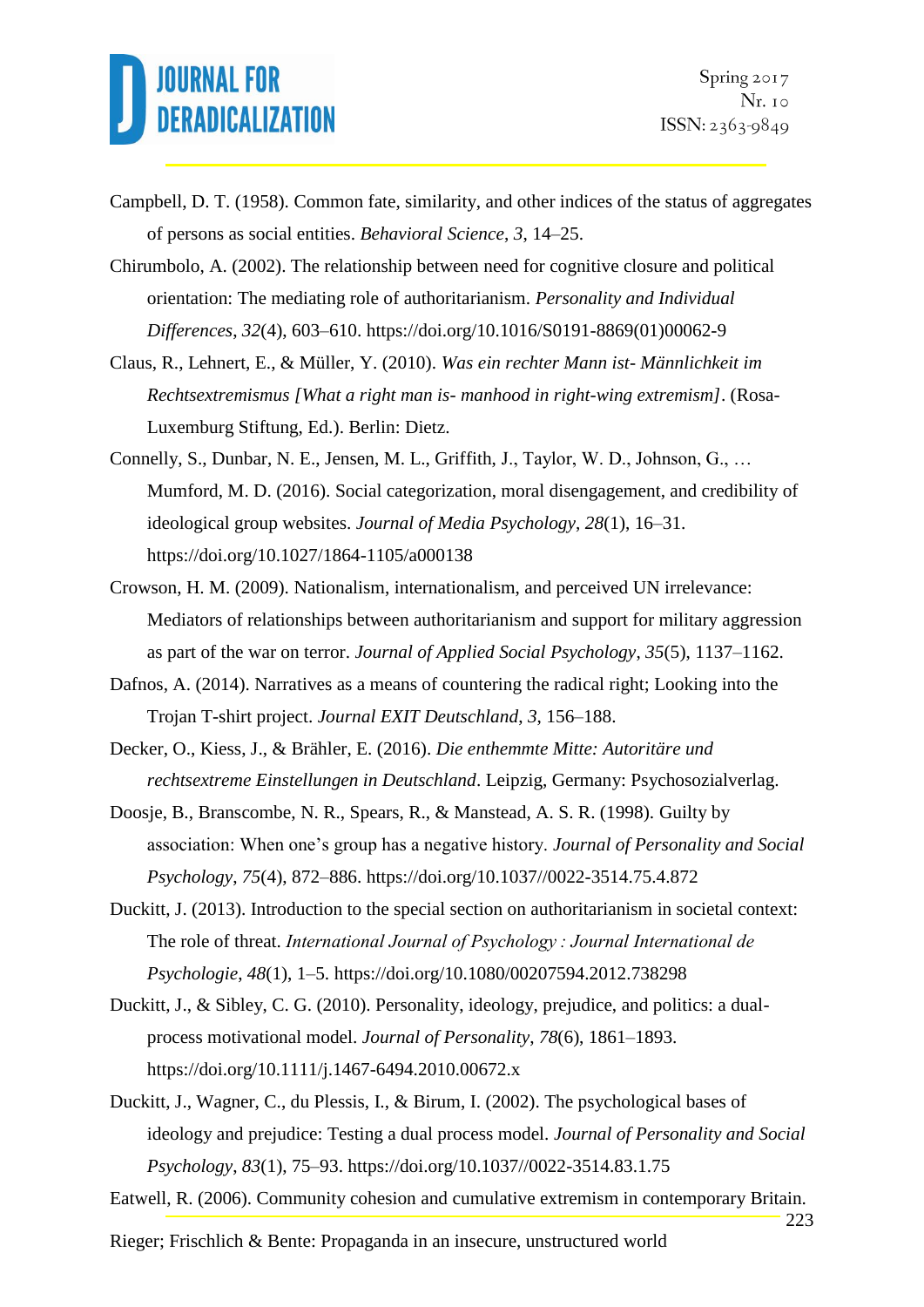

*The Political Quarterly*, *77*(2), 204–216. https://doi.org/10.1111/j.1467- 923X.2006.00763.x

- Egerton, F. (2011). *Jihad in the West: The rise of militant Salafism*. Cambridge: Cambridge University Press.
- Ellemers, N. (2001). Individual upward mobility and the perceived legitimacy of intergroup relations. In J. T. Jost & B. Major (Eds.), *The psychology of legitimacy: Emerging perspectives on ideology, justice, and intergroup relations* (pp. 205–222). New York, NY, US: Cambridge University Press.
- Ellemers, N., Kortekaas, P., & Ouwerkerk, J. W. (1999). Self-categorisation, commitment to the group and group self-esteem as related but distinct aspects of social identity. *European Journal of Social Psychology*, *29*(March), 371–389. https://doi.org/10.1002/(SICI)1099-0992(199903/05)29:2/3<371::AID-EJSP932>3.0.CO;2-U
- Ellemers, N., Spears, R., & Doosje, B. (1997). Sticking together of falling apart: In-group identification as a psychological determinant of group commitment versus individual mobility. *Journal of Personality and Social Psychology*, *72*(3), 617–626. https://doi.org/10.1037//0022-3514.72.3.617
- Ellemers, N., Spears, R., & Doosje, B. (2002). Self and social identity. *Annual Review of Psychology*, *53*, 161–86. https://doi.org/10.1146/annurev.psych.53.100901.135228
- Engelmann, K., Günther, F., Heise, N., Hohmann, F., Irrgang, U., & Schmidt, S. (2010). *Muslimische Weblogs. Der Islam im deutschsprachigen Internet [Muslim web-blogs: Islam in the German speaking Internet]*. Berlin: Frank & Timme.
- English, K., Sweetser, K. D., & Ancu, M. (2011). YouTube-ification of Political Talk: An Examination of Persuasion Appeals in Viral Video. *American Behavioral Scientist*, *55*(6), 733–748. https://doi.org/10.1177/0002764211398090
- Fowler, J., & Kam, C. (2007). Beyond the self: Social identity, altruism, and political participation. *Journal of Politics*, *69*(3), 813–827. https://doi.org/10.1111/j.1468- 2508.2007.00577.x

Frankenberger, P., Glaser, S., Hofmann, I., & Schneider, C. (2015). *Islamismus im Internet, Propaganda, Verstöße, Gegenstrategien [Islamism in the internet, propaganda, violations, counter strategies]*. Mainz, Germany: Druckerei Schwalm GmbH.

Frindte, W., Boehnke, K., Kreikenbronn, H., & Wagner, W. (2012). *Lebenswelten junger*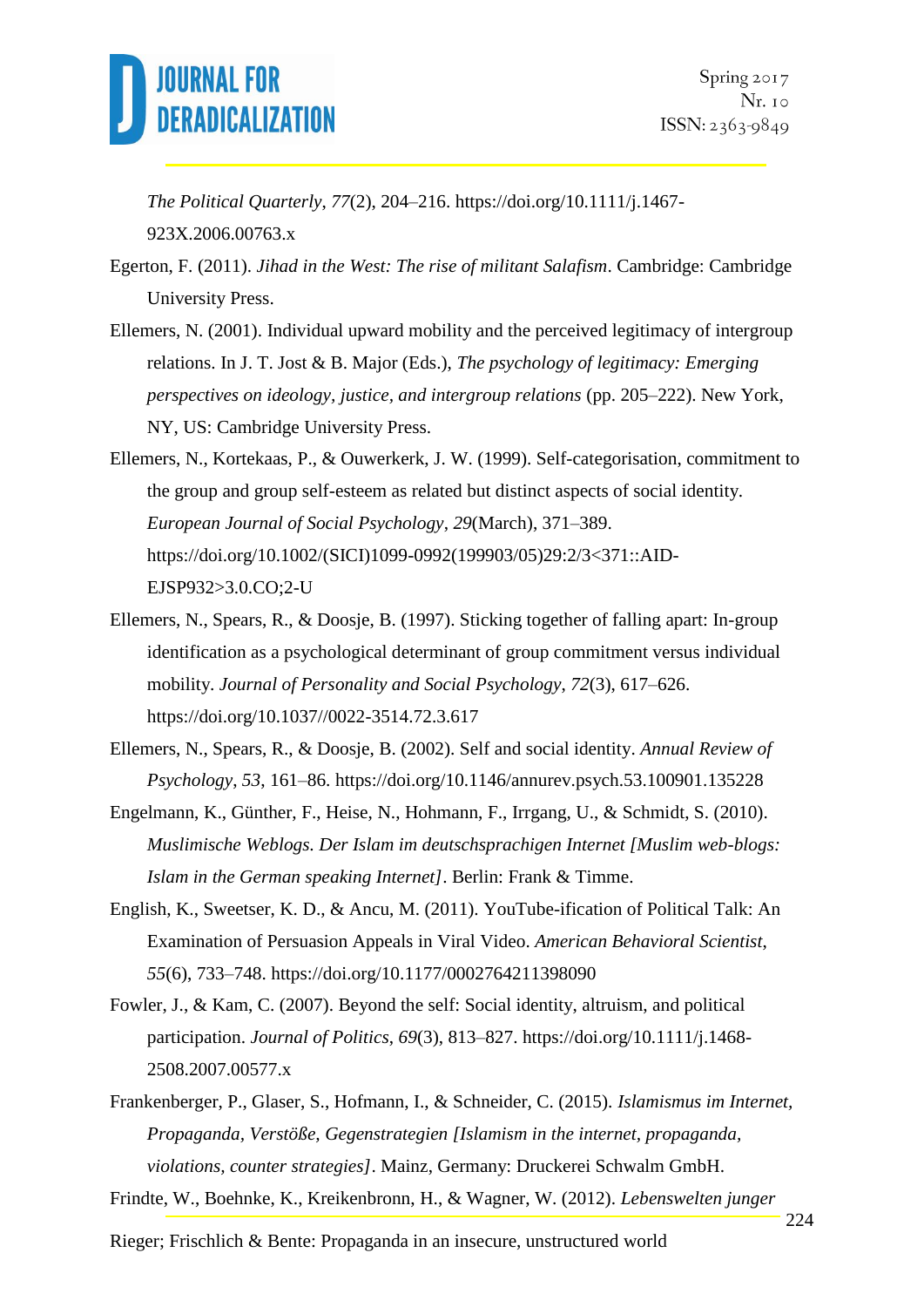*Muslime in Deutschland [Lifeworlds of Young Muslims in Germany]*. Berlin, Germany: Bundesministerium des Inneren.

- Frischlich, L., Rieger, D., Morten, A., & Bente, G. (Eds.) in cooperation with the Federal Criminal Police Office, Department Terrorism/Extremism (in press). Videos gegen Extremismus? "Counter-Narrative" auf dem Prüfstand [Videos against extremism? "Counter-Narratives" being put to test]. Luchterhand.
- Frischlich, L., Rieger, D., Hein, M., & Bente, G. (2015). Dying the right-way? Interest in and perceived persuasiveness of parochial extremist propaganda increases after mortality salience. *Frontiers in Psychology: Evolutionary Psychology and Neuroscience*, *6*(1222). doi: 10.3389/fpsyg.2015.01222
- Frischlich, L., Rieger, D., Rutkowski, O., & Bente, G. (2015). Escaping the brown shadows: Right-wing propaganda motivates dissociation from ones national in-group and turning towards alternative identities. *Paper presented at the 65th Annual Meeting of the International Communication Association (ICA)*. San Juan, Puerto Rico.
- Fuchs, M. (2003). Rechtsextremismus von Jugendlichen: Zur Erklärungskraft verschiedener theoretischer Konzepte [Right-wing extremism of young adults: Explanative power of different theoretical concepts]. *Kölner Zeitschrift Für Soziologie Und Sozialpsychologie*, *55*(4), 654–678. doi: 10.1007/s11577-003-0116-3
- Gatto, J., & Dambrun, M. (2012). Authoritarianism, social dominance, and prejudice among junior police officers. *Social Psychology*, *43*(2), 61–66. doi: 10.1027/1864-9335/a000081
- Gatto, J., Kerbrat, C., & Oliveira, P. D. E. (2010). Prejudice in the police: On the processes underlying the effects of selection. *European Journal of Social Psychology*, *269*(January 2009), 252–269. doi: 10.1002/ejsp
- Glaser, S. (2013). *Rechtsextremismus online [Right-wing extremism online]*. Mainz, Germany: Druckerei Bunter Hund.
- Hamilton, D. L., & Sherman, S. J. (1996). Perceiving persons and groups. *Psychological Review*, *103*, 336–355.
- Hegghammer, T. (2006). Terrorist recruitment and radicalization in Saudi Arabia. *Middle East Policy*, *13*(4), 39–60. doi: 10.1111/j.1475-4967.2006.00269.x
- Hodson, G., & Busseri, M. (2012). Bright minds and dark attitudes: lower cognitive ability predicts greater prejudice through right-wing ideology and low intergroup contact. *Psychological Science*, *23*(2), 187–195. doi: 10.1177/0956797611421206
- Rieger; Frischlich & Bente: Propaganda in an insecure, unstructured world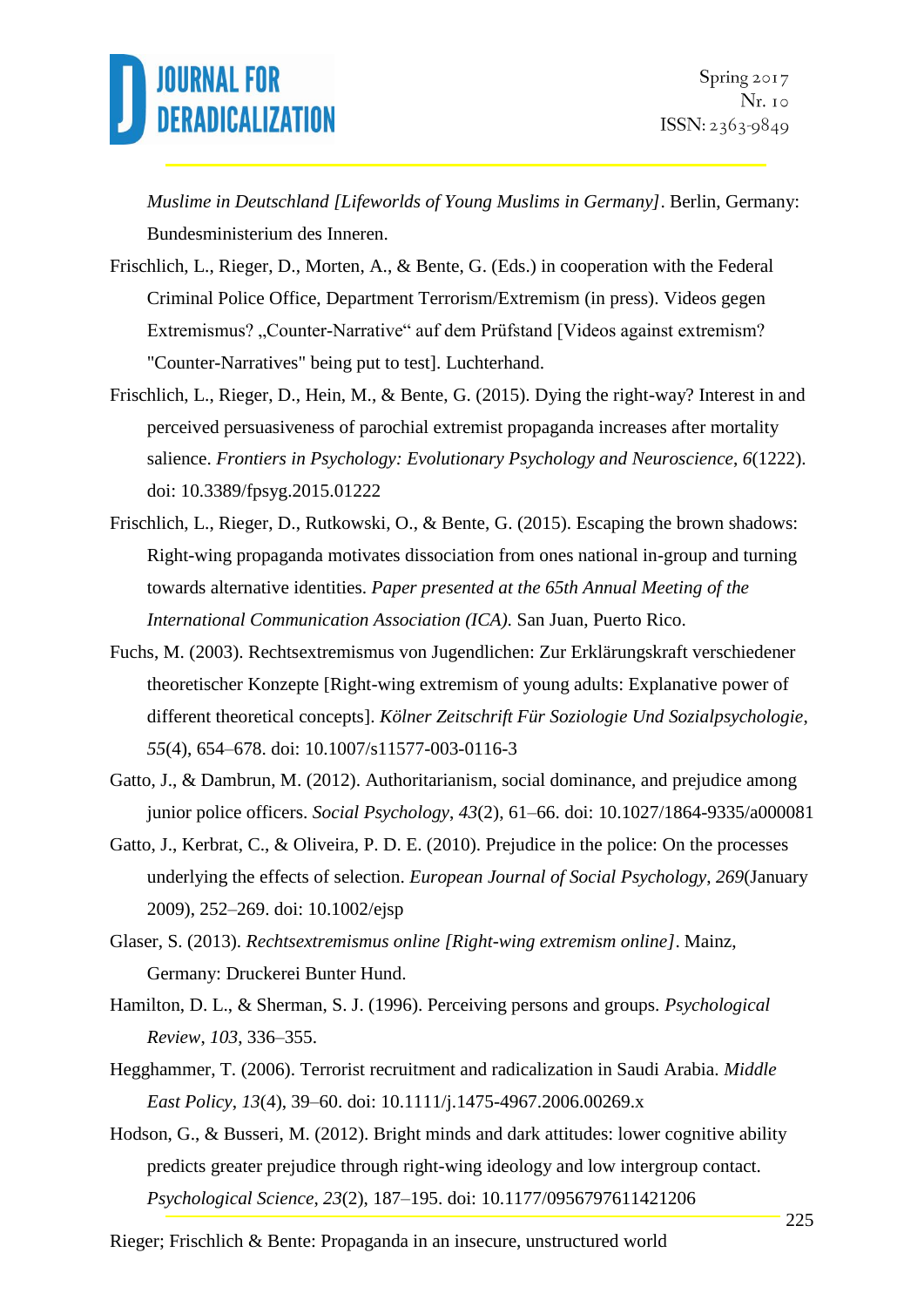- Hoffmann, B. (2006). *Terrorismus- der unerklärte Krieg [Terrorism- the unexplained war]*. Frankfurt, Germany: Fischer.
- Hogg, M. A. (2000). Subjective uncertainty reduction through self-categorization: A motivational theory of social identity processes. *European Review of Social Psychology*, *11*, 223–255.
- Hogg, M. A. (2014). From uncertainty to extremism: Social categorization and identity processes. *Current Directions in Psychological Science*, *23*(5), 338–342. doi: 10.1177/0963721414540168
- Hogg, M. A., Adelman, J. R., & Blagg, R. D. (2010). Religion in the face of uncertainty: an uncertainty-identity theory account of religiousness. *Personality and Social Psychology Review*, *14*(1), 72–83. doi: 10.1177/1088868309349692
- Hogg, M. A., Meehan, C., & Farquharson, J. (2010). The solace of radicalism: Selfuncertainty and group identification in the face of threat. *Journal of Experimental Social Psychology*, *46*(6), 1061–1066. doi: 10.1016/j.jesp.2010.05.005
- Hogg, M. A., Sherman, D. K., Dierselhuis, J., Maitner, A. T., & Moffitt, G. (2007). Uncertainty, entitativity, and group identification. *Journal of Experimental Social Psychology*, *43*, 135–142. doi: 10.1016/j.jesp.2005.12.008
- Holtz, P., Kronberger, N., & Wagner, W. (2012). Analyzing internet forums: A practical guide. *Journal of Media Psychology: Theories, Methods, and Applications*, *24*(2), 55–66.
- Huddy, L., & Khatib, N. (2007). American patriotism, national identity, and political involvement. *American Journal of Political Science*, *51*(1), 63–77. doi: 10.1111/j.1540- 5907.2007.00237.x
- Hussain, G., & Saltman, E. M. (2014). *Jihad trending: A comprehensive analysis of online extremism and how to counter it*. Quiliam Foundation.
- Johns, M., Schmader, T., & Lickel, B. (2005). Ashamed to be an American? The role of identification in predicting vicarious shame for anti-Arab prejudice after 9–11. *Self and Identity*, *4*(4), 331–348. doi: 10.1080/15298860500145822
- Jowett, G. S., & O'Donnell, V. (2012). *Propaganda & Persuasion*. Los Angeles, London, New Dehli, Singapore, Washinton D.C.: SAGE.
- Kruglanski, A. W., Pierro, A., Mannetti, L., & De Grada, E. (2006). Groups as epistemic providers: Need for closure and the unfolding of group-centrism. *Psychological Review*, *113*(1), 84–100. doi: 10.1037/0033-295X.113.1.84

Rieger; Frischlich & Bente: Propaganda in an insecure, unstructured world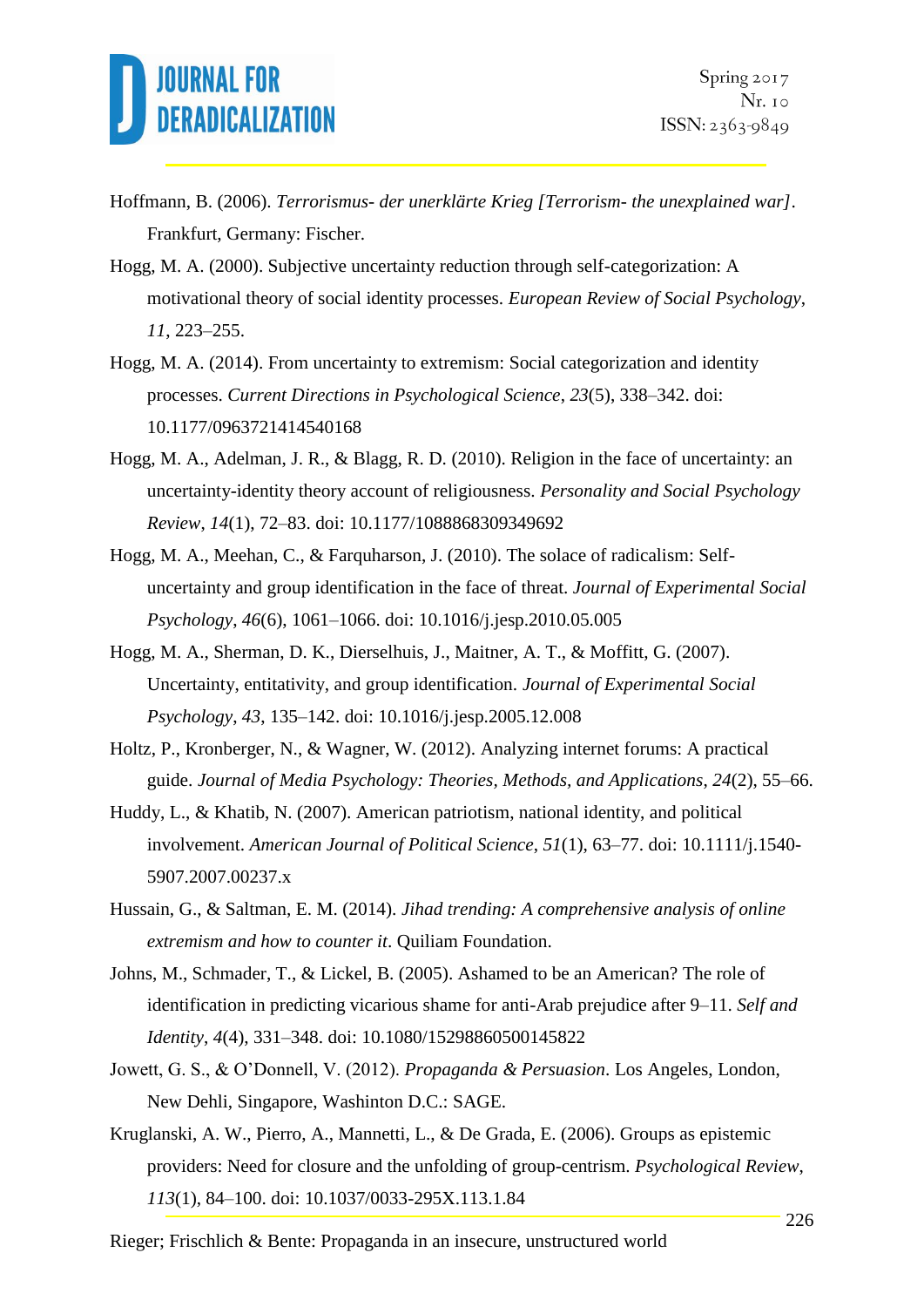- Lewis, A. C., & Sherman, S. J. (2010). Perceived entitativity and the black-sheep effect: When will we denigrate negative ingroup members? *The Journal of Social Psychology*, *150*(2), 211–25. doi: 10.1080/00224540903366388
- Marques, J. M., Yzerbyt, V. Y., & Leyens, J.-P. (1988). The "black sheep effect ": Extremity of judgments towards ingroup members as a function of group identification. *European Journal of Social Psychology*, *18*(1), 1–16. doi: 10.1002/ejsp.2420180102
- Mullin, B.-A., & Hogg, M. A. (1998). Dimensions of subjective uncertainty in social identification and minimal intergroup discrimination. *British Journal of Social Psychology*, *37*, 345–365.
- O´Shaughnessy, N. (2012). The death and life of propaganda. *Journal of Public Affairs*, *12*(1), 29–38. doi: 10.1002/pa
- Oesterreich, D. (2005). Flight into security: A new approach and measure of the authoritarian personality. *Political Psychology*, *26*(2), 275–297.
- Payne, K. (2009). Winning the battle of ideas: Propaganda, ideology, and terror. *Studies in Conflict & Terrorism*, *32*(2), 109–128. doi: 10.1080/10576100802627738
- Petzel, T., Wagner, U., Nicolai, K., & Van Dick, R. (1997). Ein kurzes Instrument zur Messung der Autoritarismus-Neigung [A short instrument for measuring authoritarianism]. *Gruppendynamik*, *28*, 251–258.
- Pfeiffer, T. (2003). "Das Internet ist billig, schnell und sauber. Wir lieben es", Rechtsextremisten entdecken den Computer ["The Internet is cheap, fast, and clean. We love it". Right-wing extremists discover the computer.]. Retrieved from www.im.nrw.de/ sch/35.htm
- Platt, S. (1989). Respectfully quoted: A dictionary of quotations requested from the Congressional Research Service. Washington, DC: USA: Library of Congress.
- Puschnerat, T. (2006). Zur Bedeutung ideologischer und sozialer Faktoren in islamistischen Radikalisierungsprozessen – eine Skizze. Möglichkeiten und Grenzen einer prognostischen Empirie [On the relevance of ideological and social factors in Islamist radicalization processes]. In U. Kemmesies (Ed.), *Terrorismus und Extremismus – der Zukunft auf der Spur. Beiträge zur Entwicklungsdynamik von Terrorismus und Extremismus* [Terrorism and extremism - to be on track of the future. Contributions to the development dyanmics of terrorism and extremism] (pp. 217–235). München: Wolters Kluwer Deutschland GmbH.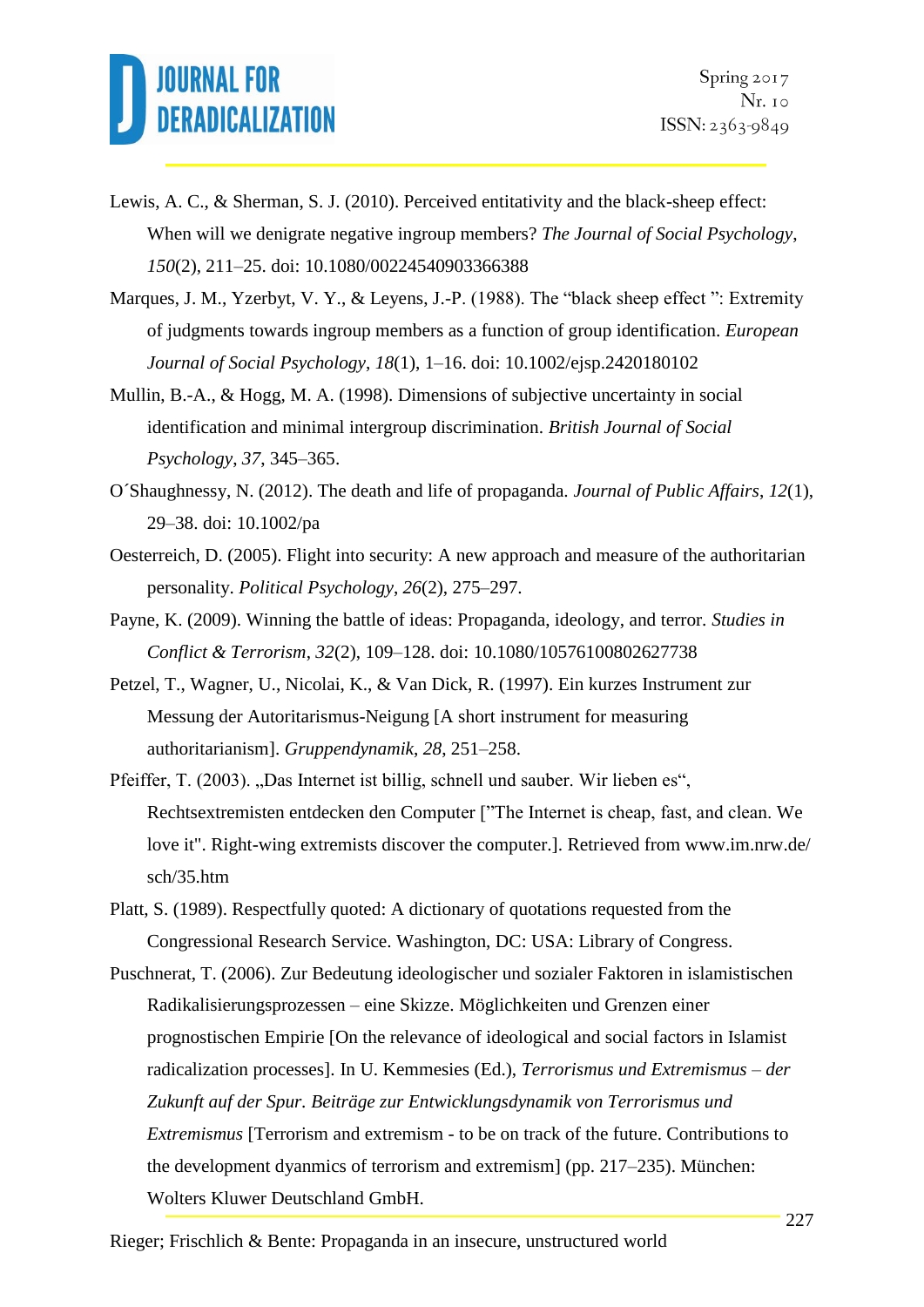- Reese, G., & Lauenstein, O. (2014). The eurozone crisis: Psychological mechanisms undermining and supporting European solidarity. *Social Sciences*, *3*(1), 160–171. doi: 10.3390/socsci3010160
- Reid, S. A., & Hogg, M. A. (2005). Uncertainty reduction, selfenhancement, and ingroup identification. *Personality and Social Psychology Bulletin*, *31*, 804–817.
- Rieger, D., Frischlich, L., & Bente, G. (2013). *Propaganda 2.0: Psychological effects of right-wing and Islamic extremist internet videos*. (German Federal Criminal Police Office Institute of Law Enforcement Studies and Training, Ed.). Cologne, Germany: Wolters Kluwer Deutschland GmbH.
- Rogan, H. (2007). *Al-Qaeda ' s online media strategies: From Abu Reuter to Irhabi*. Norwegian Defence Research Establishment (FFI).
- Rothschild, Z. K., Abdollahi, A., & Pyszczynski, T. (2009). Does peace have a prayer? The effect of mortality salience, compassionate values, and religious fundamentalism on hostility toward out-groups. *Journal of Experimental Social Psychology*, *45*(4), 816–827. doi: 10.1016/j.jesp.2009.05.016
- Sageman. (2008). *Leaderless Jihad - Terror Networks in the 21st Century*. Philadelphia, Pennsylvania: University of Pennsylvania.
- Schlamp, H.-J. (2015, February 25). Europa glaubt nicht mehr an Europa [Europe does not believe in Europe]. *Spiegel Online*. Hamburg; Germany. Retrieved from www.spiegel.de
- Seib, P., & Janbek, D. M. (2011). *Global terrorism and new media*. New York, USA: Routledge.
- Sibley, C. G., & Duckitt, J. (2008). Personality and prejudice: A meta-analysis and theoretical review. *Personality and Social Psychology Review : An Official Journal of the Society for Personality and Social Psychology, Inc*, *12*(3), 248–79. doi: 10.1177/1088868308319226
- Spiegel Online. (2015, October 9). Verfassungsschutz warnt vor rechten Hasskampagnen, pp. 14–15. Hamburg; Germany. Retrieved from www.spiegel.de
- Stern, J., & Berger, J. M. (2016). *ISIS: The State of Terror* (2nd ed.). London, UK: Ecco.
- Terry, D., & Hogg, M. (1996). Group norms and the attitude-behavior relationship: A role for group identification. *Personality and Social Psychology Bulletin*, *22*(8), 776–793.
- UNHCR. (2014). *World at War: UNHCR Global Trends Foced Displacement 2014*. Berlin, Germany. Retrieved from http://www.unhcr.de/service/zahlen-und-statistiken.html
- Rieger; Frischlich & Bente: Propaganda in an insecure, unstructured world